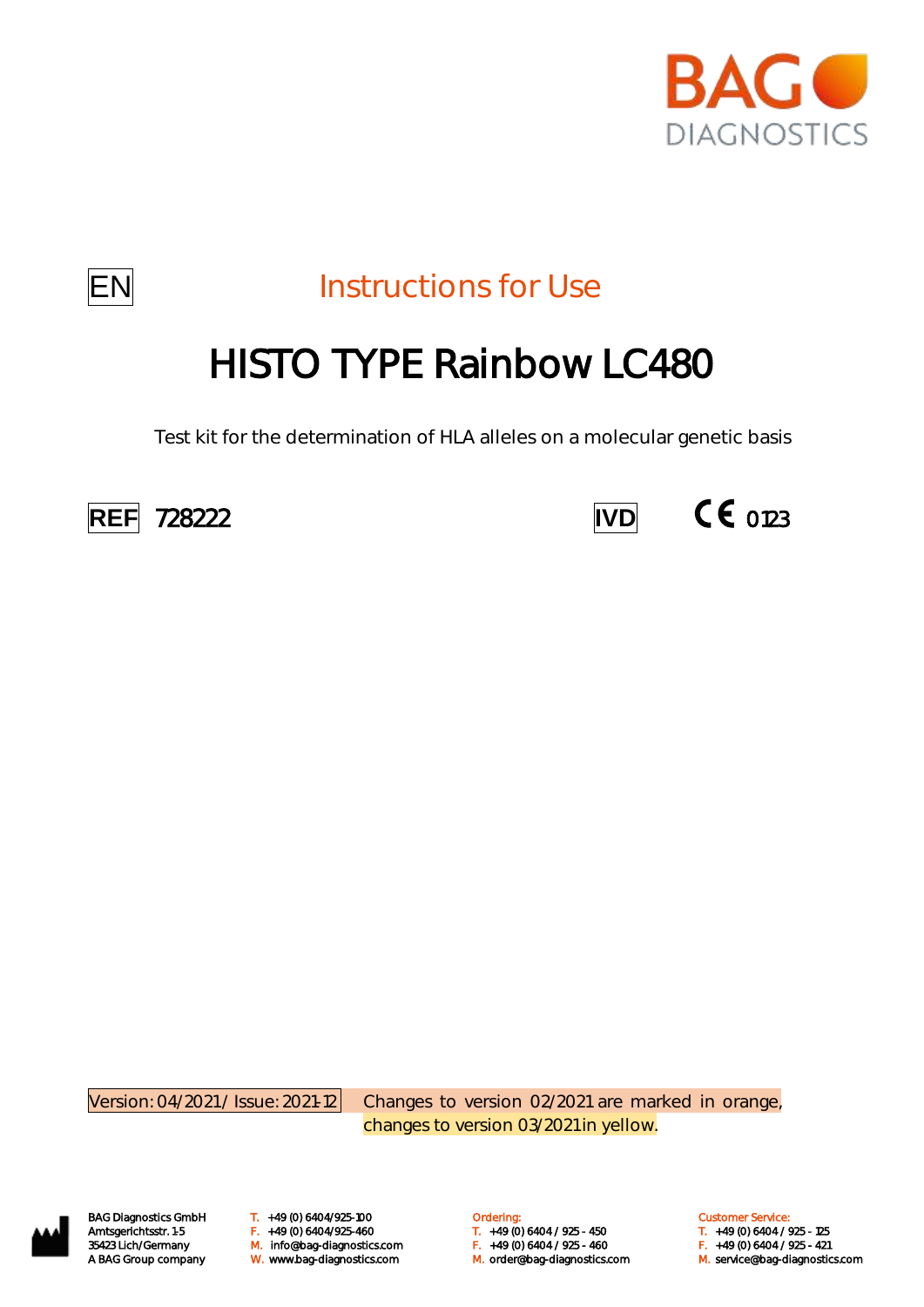## Content

| 1.               |  |
|------------------|--|
| 2.               |  |
| 3.               |  |
| $\overline{4}$ . |  |
| 4.1              |  |
| 4.2              |  |
| 4.3              |  |
| 5.               |  |
| 6.               |  |
| 6.1              |  |
| 6.2              |  |
| 6.3              |  |
| 6.4              |  |
| 6.5              |  |
| 6.6              |  |
| 6.7              |  |
| 6.8              |  |
| 6.9              |  |
| 6.10             |  |
| 7 <sub>1</sub>   |  |
| 8.               |  |
| 8.1              |  |
| 8.1.1            |  |
| 8.1.2            |  |
| 8.1.3            |  |
| 9.               |  |
| 10.              |  |
| 11.              |  |
| 12.              |  |
| 13.              |  |
| 14.              |  |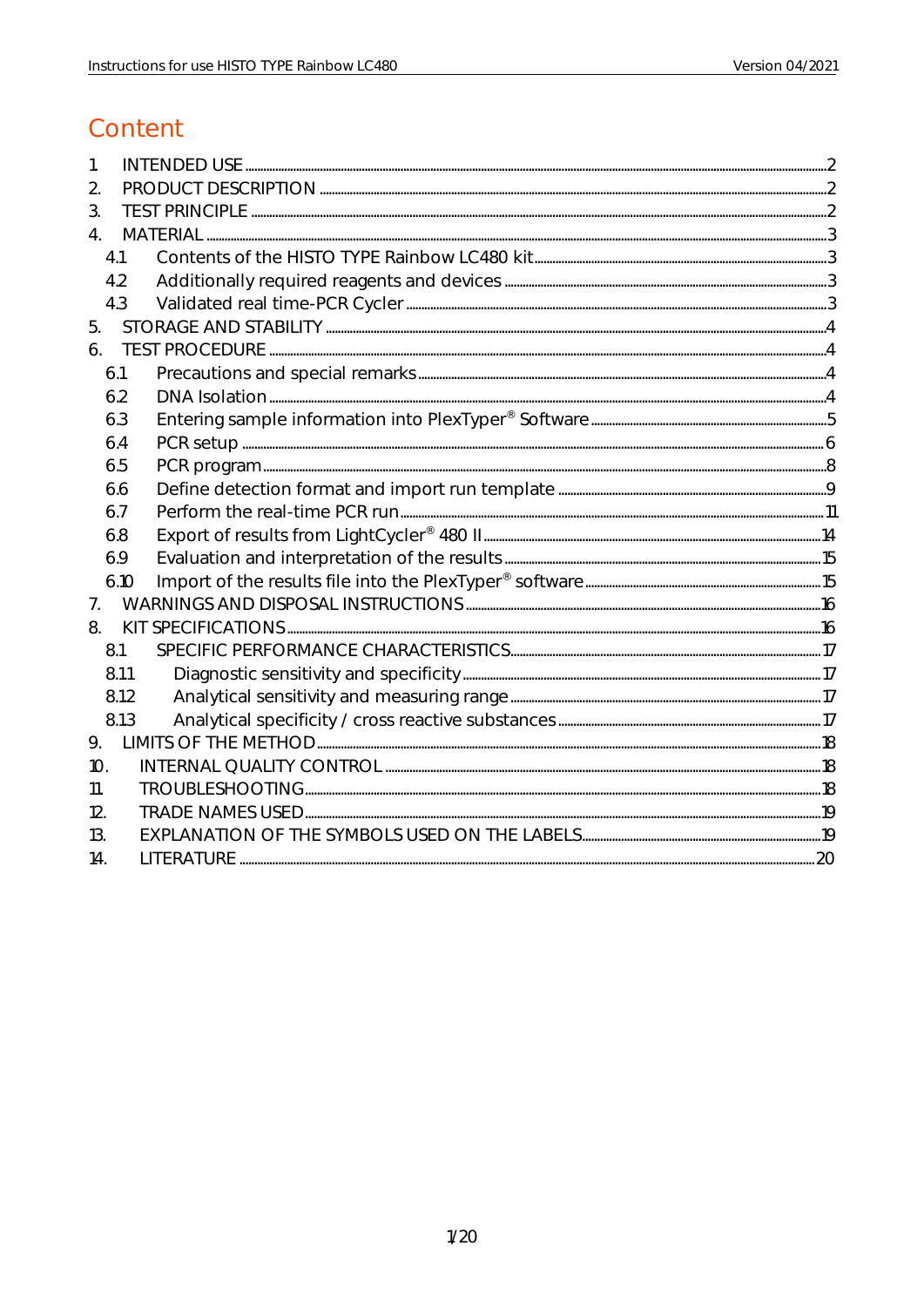## <span id="page-2-0"></span>1. INTENDED USE

The intended use of the HISTO TYPE Rainbow LC480 kit is the identification of HLA Class I and II alleles using the Roche LightCycler® 480 II Real-Time PCR Detection System for PCR amplification. HISTO TYPE Rainbow LC480 is an in vitro diagnostic test for tissue typing on a molecular genetic basis (see Product Description).

The HISTO TYPE Rainbow LC480 kit is intended to be used by health care professionals with experience in molecular genetic techniques at:

- transplantation centers
- hospital laboratories
- bone marrow registries

HLA typing for transplanation purposes must follow guidelines issued by professional societies like the European Federation for Immunognetics (EFI), the American Society for Histocompatibility and Immunogenetics (ASHI) or national societies like the Deutsche Gesellschaft für Immungenetik (DGI).

## <span id="page-2-1"></span>2. PRODUCT DESCRIPTION

HISTO TYPE Rainbow LC480 kits are used for the molecular genetic determination of HLA Class I and II alleles at 11 loci: HLA-A, B, C, DRB1/3/4/5, DQA1, DQB1, DPA1 & DPB1. Kits are designed to generally detect all alleles at the 11 loci; if any rare alleles are not detected the alleles are listed in Kit Specific Information documents (KSI) which are available from the download section of the BAG website. The primer and probe binding sites are listed there as well. The kit provides low to medium resolution typing results of the common and well documented alleles using CWD list 2.1.0 which is largely based on CWD 2.0.0 list (1). The CWD list 2.1.0 used is available from the document download section of the BAG website. Confirmed diagnostic results of HLA alleles are a prerequisite for a successful organ transplantation.

## <span id="page-2-2"></span>3. TEST PRINCIPLE

The test is performed with genomic DNA as starting material. The DNA is amplified in a realtime PCR with sequence-specific primers (SSP). The primers were specially developed for the selective amplification of segments of specific HLA alleles or allele groups. The amplicons are detected using sequence-specific fluorescence dye-labelled hydrolysis probes (TaqMan® -probes), which increases the sensitivity and specificity of the test compared to the classical SSP.

If amplicons are present, the probes are hydrolysed by the Taq polymerase and a fluorescence signal is generated to enable detection of the amplicon. Five different wavelength ranges of fluorescence signals are measured by the optical detection unit of the real time PCR cycler. The presence of a positive reaction is determined primarily by the Cq point, which is the point where fluorescence signal increases beyond the baseline threshold. For amplification to be valid the amplification must also achieve a certain threshold of fluorescence at the end of the PCR process. This is to prevent false positive reactions.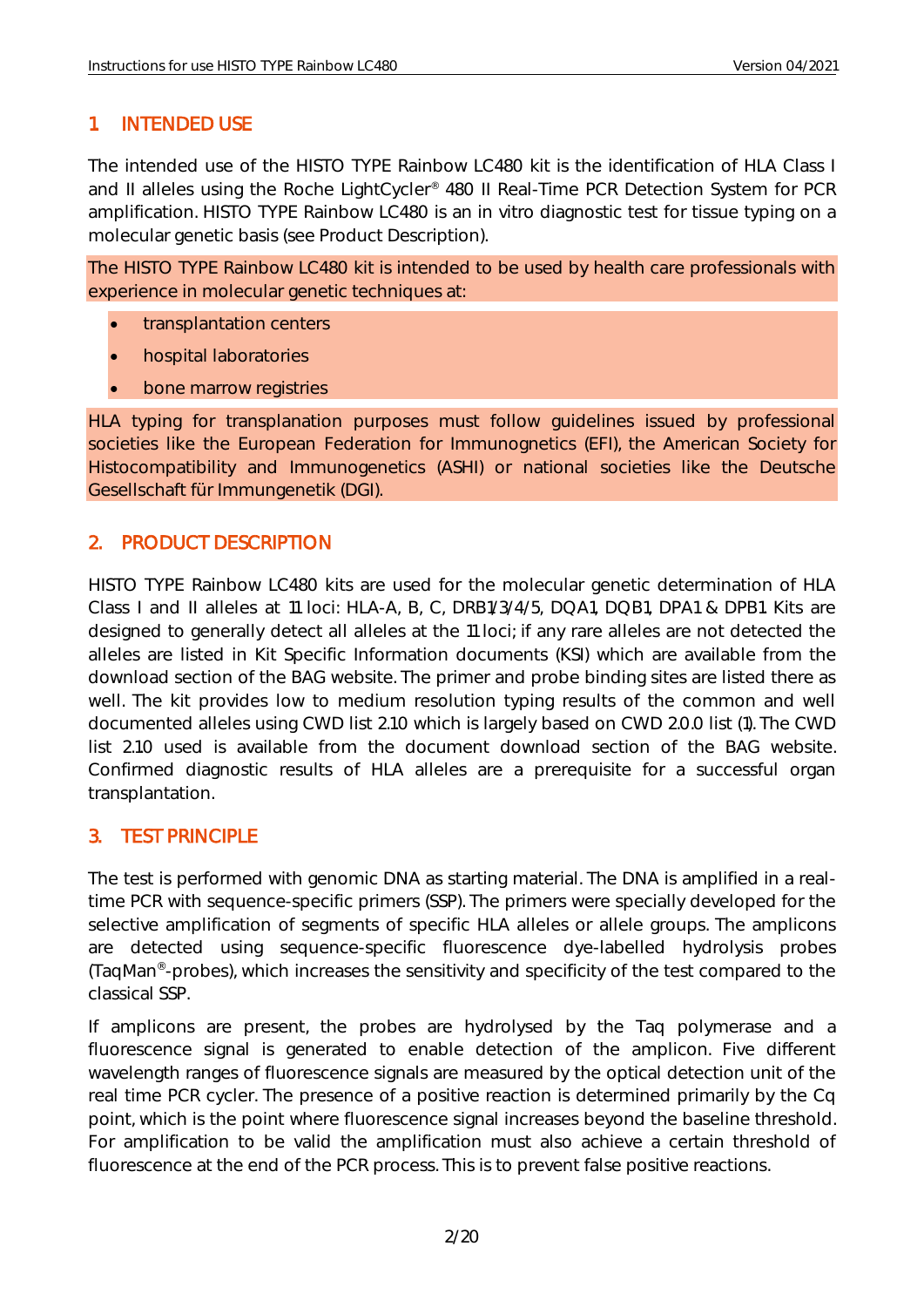Each PCR reaction also contains an internal amplification control (Human Growth Hormone gene (HGH)) which is detected in a specific fluorescent channel.

To distinguish positive reactions from negative or irrelevant amplifications the ratio of the Cq of the specific reaction compared to the Cq of the internal amplification is calculated. The thresholds for these Cq ratios (CqR) vary from reaction to reaction and hence the PlexTyper® software is required for the analysis of amplification data.

## <span id="page-3-0"></span>4. MATERIAL

## <span id="page-3-1"></span>4.1 Contents of the HISTO TYPE Rainbow LC480 kit

- **10x 230 µl Plex Mix**, ready to use, contains dNTPs, Taq Polymerase, reaction buffer (contains the hazardous substance 2-methylisothiazol-3(2H)-one at a concentration of < 0.05%, see chapter 7 and 13)
- **10x HISTO TYPE Rainbow LC480 plates** for HLA-typing. The pre-pipetted and dried reaction mixtures in each well contain HLA-specific primers and probes as well as HGH-specific internal amplification control primers and probes (oligomixes).
- **10x qPCR Seal** for the PCR plates

## <span id="page-3-2"></span>4.2 Additionally required reagents and devices

- Reagents for DNA isolation (validated extraction kits see 6.2)
- Real time-PCR Cycler (validated cycler see 4.3)
- Plate holder LC480 (REF 726320)
- Variable pipettes  $(0.5 1000 \mu l)$  and pipette tips
- Application spatula for qPCR Seal
- Molecular grade DNAse free water
- Suitable plate centrifuge

## <span id="page-3-3"></span>4.3 Validated real time-PCR Cycler

• LightCycler<sup>®</sup> 480 II Real-Time PCR Detection System, Roche Molecular Systems Inc. (LC480)

Please note that the light sources utilised in LightCycler<sup>®</sup> 480 II instruments can either be xenon lamp or LED. From LightCycler® 480 II serial numbers 29001 onwards it is an LED lamp, before there instruments contained a xenon lamp. The test has been validated on an instrument with LED lightsources. PlexTyper® software utilises a built-in colour compensation file for LC480 analysis which may be sub-optimal for xenon lamp machines. Please contact BAG Diagnostics if you have an instrument with a xenon lamp or your results are suboptimal.

The following fluorophores are used in the HISTO TYPE Rainbow LC480 kits.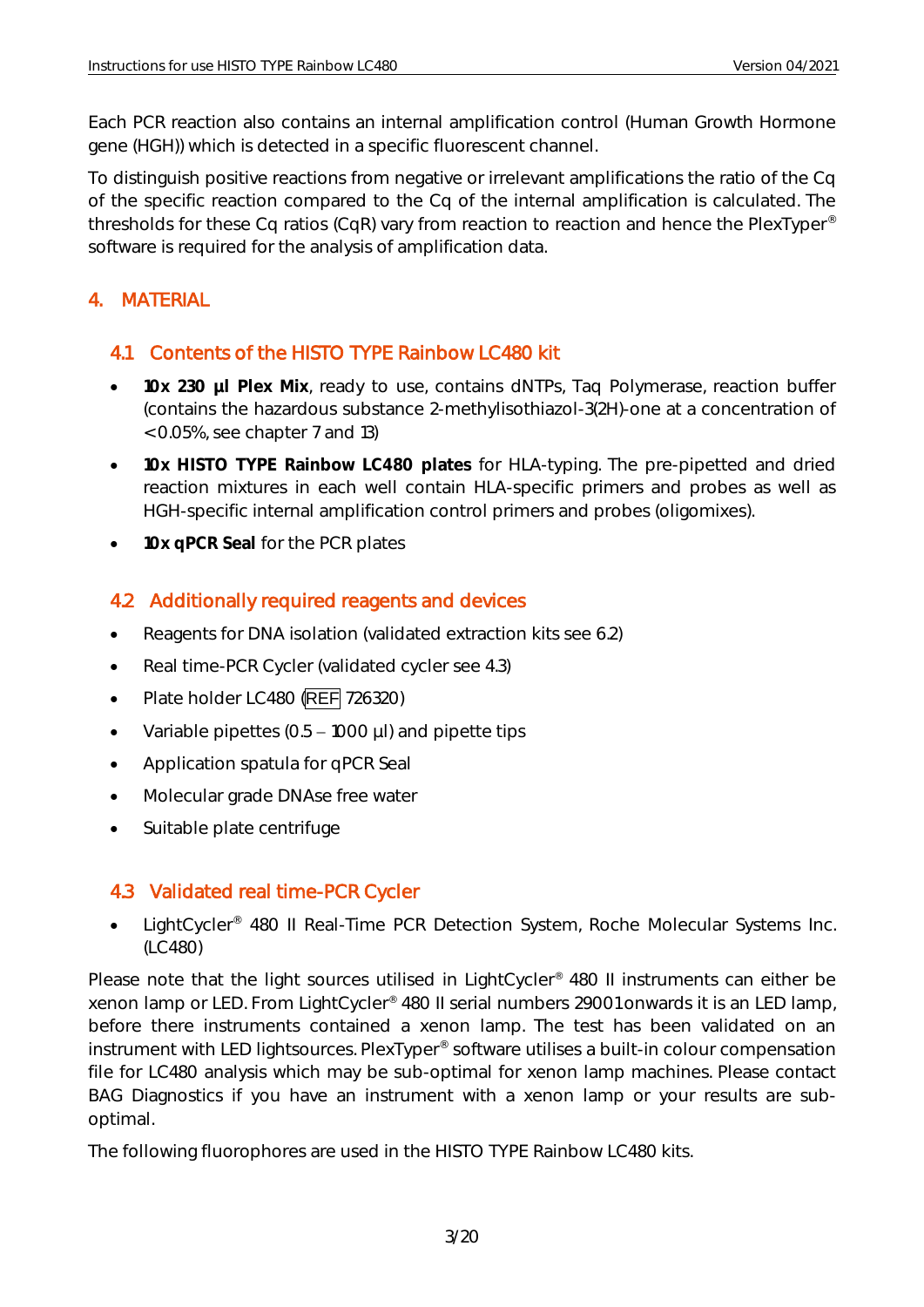| Fluorophore                              | <b>Filter Set</b> | Wavelength in nm                 |
|------------------------------------------|-------------------|----------------------------------|
| A425 (ATTO 425)                          | 440-488           | Excitation: 436<br>Emission: 484 |
| F495 (FAM)                               | 465-510           | Excitation: 495<br>Emission: 520 |
| O560 (CAL Fluor <sup>®</sup> Orange 560) | 533-580           | Excitation: 538<br>Emission: 559 |
| R610 (CAL Fluor® Red 610)                | 533-610           | Excitation: 590<br>Emission: 610 |
| Q670 (Quasar <sup>®</sup> 670)           | 618-660           | Excitation 647<br>Emission: 670  |

#### <span id="page-4-0"></span>5. STORAGE AND STABILITY

The kits are shipped on dry ice. All reagents must be stored at  $\leq$  -20°C in temperaturecontrolled devices. The expiry date is indicated on the label of each reagent. The expiry date indicated on the outer label refers to the reagent with the shortest stability contained in the kit. The freeze-thaw cycle testing has shown that up to 12 cycles for the Plex Mix has no detrimental effects on the quality of the kit.

In use stability: After removal from the freezer the Plex Mix and the HISTO TYPE Rainbow LC480 plates have been shown to be stable at ambient temperature for 2 hours before setting up the PCR. The pipetted PCR plates can be stored in the fridge in the dark for up to 16 hours before the PCR run is started.

#### <span id="page-4-1"></span>6. TEST PROCEDURE

#### <span id="page-4-2"></span>6.1 Precautions and special remarks

Molecular genetic techniques are extremely sensitive methods and should only be performed by qualified personnel with experience in molecular genetic techniques.

Special precautions must be met to to avoid contamination and thus false reactions:

- Wear suitable gloves (preferably powder-free) during work.
- Use tips with filter insert or integrated stamp.
- Work in two different areas for pre-amplification (DNA-isolation, preparation of the reactions) and post-amplification (detection); use two separate rooms if possible.
- Use devices and other materials only at the respective workplaces and do not exchange them.

#### <span id="page-4-3"></span>6.2 DNA Isolation

The specimen material for the isolation of the genomic DNA must be sent in appropriate collection systems. For genomic material from whole blood use only EDTA or Citrate anticoagulants. The presence of Heparin may potentially inhibit the PCR reaction (2),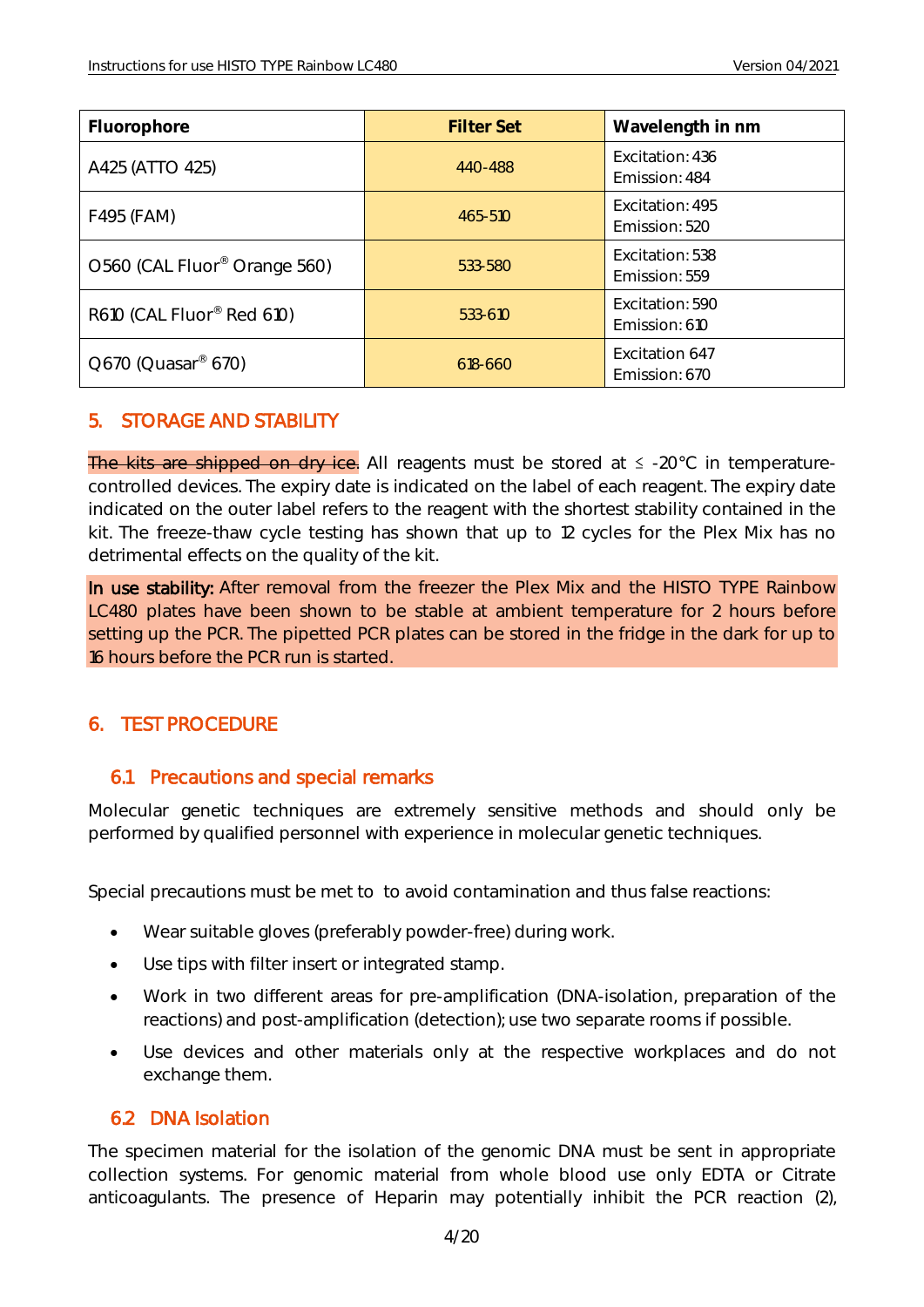therefore such collection systems are not suitable and must not be used. It is recommended to use  $\mathsf C \mathsf {\mathsf F}$  IvD certified kits for the DNA isolation.

Validated DNA Extraction Kits:

• Qiagen QIAamp DNA Blood Kits (columns)

Both, the manual isolation and automated DNA isolation (QIAcube) are validated.

If the standard method established in the laboratory shall be applied for isolation of gDNA without using one of the specified test kits, it must be validated by the user.

The HISTO TYPE Rainbow LC480 test requires  $10 - 20$  ng DNA per well. The purity indices must be in the following range:

| • OD <sub>260</sub> / OD <sub>280</sub> = > 1,5 and < 2,0 | Higher values are an indicator for the presence of RNA,<br>lower values indicate protein contamination |  |
|-----------------------------------------------------------|--------------------------------------------------------------------------------------------------------|--|
| • .OD <sub>260</sub> / OD <sub>230</sub> = > 1.8          | Lower values indicate contamination with carbo-<br>hydrates, salts or organic solvents.                |  |

#### <span id="page-5-0"></span>6.3 Entering sample information into PlexTyper® Software

It is mandatory to use PlexTyper<sup>®</sup> Software to analyse HISTO TYPE Rainbow data. It is advisable to enter the sample information into PlexTyper® before setting up the PCR amplification to obtain the unique RUN ID. All import files must be prefixed with a PT number.

When saving a test in PlexTyper<sup>®</sup>, the software assigns a Run ID to the test which is displayed in red in the summary window shown below. This is a consecutive number prefixed with PT (PTI, PT2, PT3....) which is linked to the sample identity and is used as a prefix on the PCR machine export file to correctly link the PCR export to the sample identity.

This Run ID should be used when setting up the file identity in the PCR machine. If the PCR xml export file is not pre-labelled with the RUN ID the file can be manually prefixed with the correct PT Run ID before import into PlexTyper® .

<span id="page-5-1"></span>

| 图                                             |                                          | PlexTyper                            | <b>Longal View Interior C BAG DIADACETICS</b>  |
|-----------------------------------------------|------------------------------------------|--------------------------------------|------------------------------------------------|
| Merie<br><b>Silvers</b>                       |                                          |                                      |                                                |
| <u>rt.in</u>                                  |                                          |                                      |                                                |
| Summary                                       |                                          |                                      |                                                |
| <b>Name</b>                                   |                                          | <b>Patton Id 1</b>                   |                                                |
| Sample (d)                                    | <b>HITEST-T</b>                          | Sample Date                          | T3 Jan 2011                                    |
| <b>TESTAS</b>                                 | <b>HH</b>                                | Kit Details                          | HISTO TYPE Rainbow CPR 728220 LHC CITOUST RS14 |
| <b><i>LAUNTEET</i></b>                        | <b>Advecia</b>                           | Test Date                            |                                                |
| KSI Comments                                  | Tisme:                                   | Cycler F&e                           |                                                |
| Sample Comments                               | Help:                                    | instrument id:                       |                                                |
| <b>Import Five</b>                            | (41)<br><b>Test Photford</b><br>- 1      | <b>STATE LINES Cycler Copen Five</b> | <b>ICEX</b><br>mittument Type                  |
|                                               | Convenir * CWD : All Entratement effeter |                                      | sort by<br>Militipodaes                        |
| Bearch 9.                                     | Search 2                                 | <b>Newch 3</b>                       | $\infty$<br>Q                                  |
| <b>CONTRACTOR</b>                             |                                          |                                      |                                                |
| <b><i><u>Senatomery!</u></i></b><br>Positives |                                          |                                      |                                                |
|                                               |                                          |                                      |                                                |
|                                               |                                          |                                      | ×<br>m                                         |
|                                               |                                          |                                      |                                                |
|                                               |                                          |                                      | ٠                                              |
|                                               |                                          |                                      |                                                |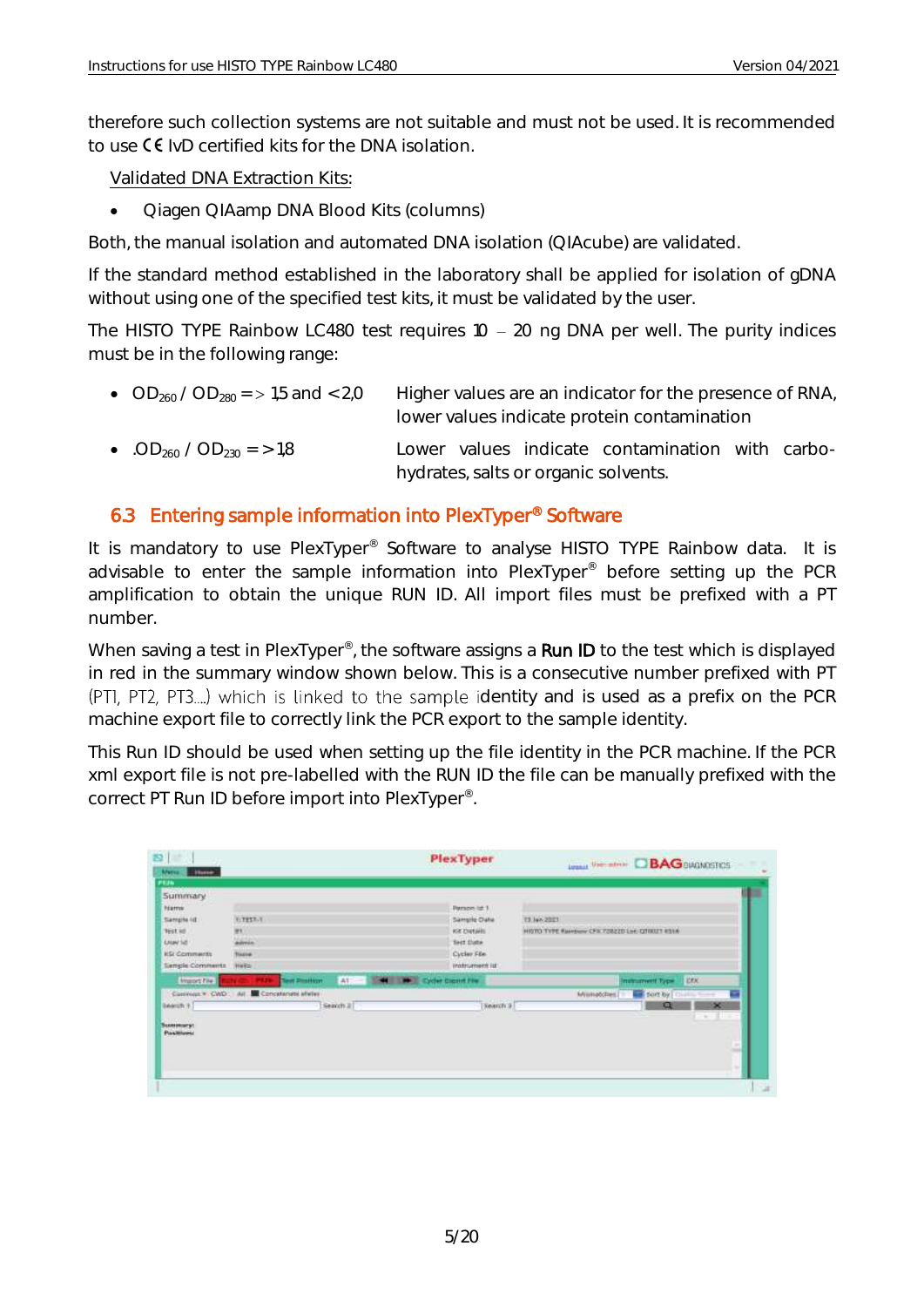## 6.4 PCR setup

A pre-mix consisting of Plex Mix, water and DNA is made for the amplification that is subsequently dispensed in the wells 1-95. In well 96 there is the negative control (no template control = NTC) which should only contain water and Plex Mix.

- The reaction volume for each PCR preparation is 10 µl.
- For a single well the following reagents must be pipetted into a reaction tube:

2 µl Plex Mix 1 µl DNA specimen (10-20 ng/µl) 7 µl Molecular grade water

For other DNA concentrations the pre-mix has to be modified accordingly (see below).

A negative control (NTC) should be performed. Therefore prepare one PCR reaction with molecular grade water instead of DNA.

- 2 ul Plex Mix
- 8 µl Molecular grade water

#### DNA concentration 10-20 ng/µl

- Add 805 µl molecular grade water to the vial with 230 µl Plex Mix and mix (vortex briefly 1-3 sec).
- After mixing, pipette 10 µl of the mix into the NTC well (well 96; position H12 -see also Figure 1 and 2).
- Then pipette 115 µl DNA into the vial with the remaining Plex Mix-water-mixture and mix (vortex briefly  $1 - 3$  sec).
- Distribute 10 µl of the DNA/Plex Mix/water solution into each of the wells 1-95 of the HISTO TYPE Rainbow LC480 plate (please note figure 1 and 2). The NTC well (well 96; position H12) must not be filled with the DNA mix as this will cause the NTC to be positive and can invalidate the test!

#### DNA with other concentrations

For DNA of different stock concentrations use the dilution table below to adjust the DNA to working concentration.

- Add **8 µl** Molecular grade water and **2 µl** Plex Mix to the NTC (well H12). The NTC well (well 96; position H12) must not be filled with the DNA mix!
- Pipette the DNA and the molecular grade water into the remaining 228 µl Plex Mix according to the following table and mix (vortex briefly 1-3 sec).

Depending on the concentration of DNA, pipette the applicable volumes in the table below to the 228 µl Plex Mix remaining in the vial after setting up the NTC: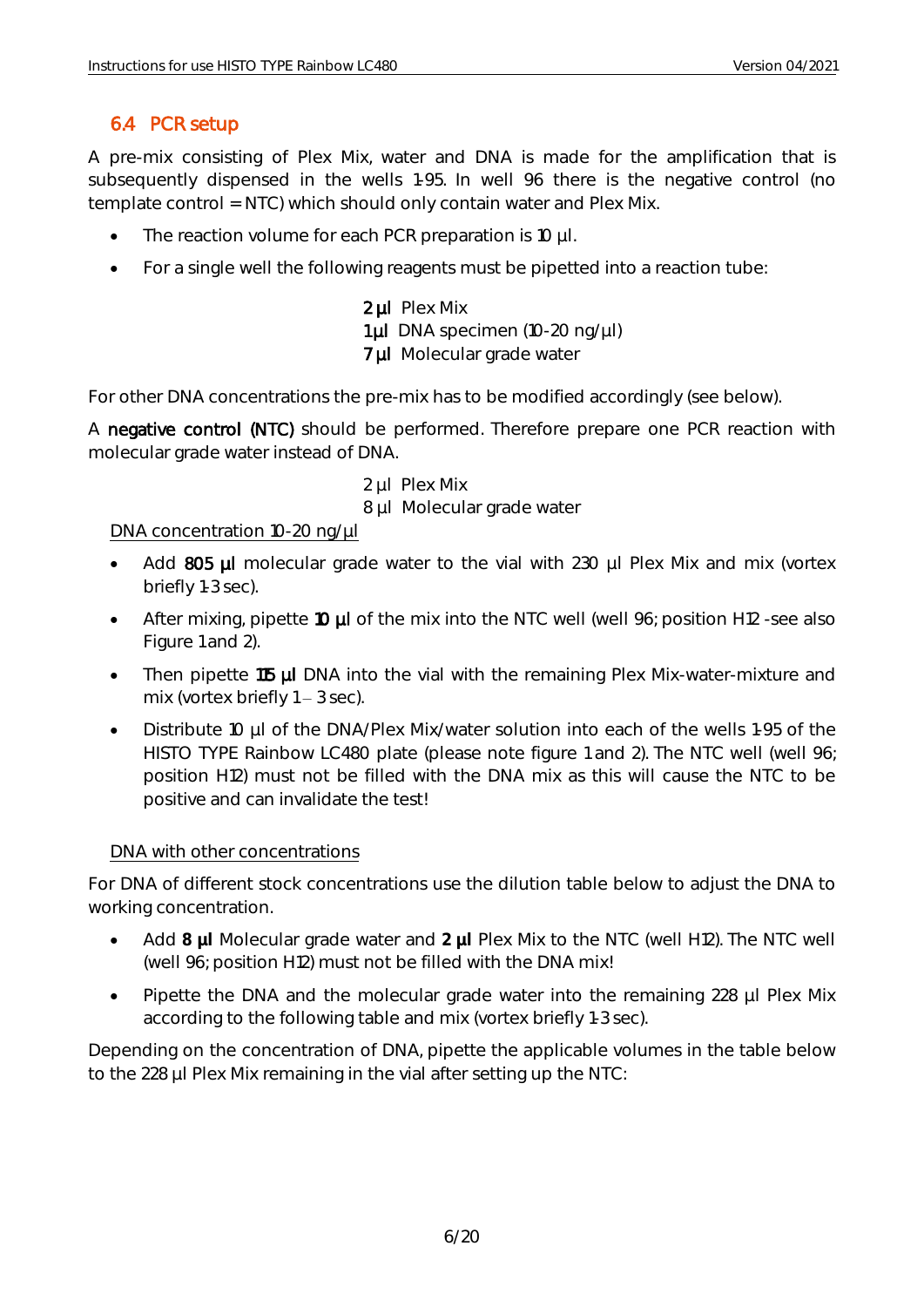| Concentration of the DNA [ng/µl] | Molecular grade water [µl] | DNA volume [µl] |
|----------------------------------|----------------------------|-----------------|
| $2 - 4$                          | 350                        | 870             |
| $5 - 9$                          | 690                        | 230             |
| $10 - 19$                        | 805                        | 115             |
| $20 - 39$                        | 860                        | 60              |
| $40 - 79$                        | 890                        | 30              |
| $80 - 150$                       | 905                        | 15              |
| 151 - 200                        | 912                        | 8               |

• Distribute **10 µl** of the DNA-Plex Mix-water solution into each of the wells 1-95 of the HISTO TYPE Rainbow LC480 plate.

**Please note:** When pipetting into the PCR wells it is important not to allow the pipette tip to contact the dried mix (dyed blue) in the bottom of the well. It is advisable to pipette to the side of the well to allow the 10 µl to mix by gravity with the dried mix (see Figure 1).



**Figure 1**

**Figure 2: HISTO TYPE Rainbow LC480 plate. In wells A1 to G12 are the dried specific mixes (blue coloured). In well H12 there is the dried NTC (also blue).**

Seal the PCR plate with the supplied qPCR seal and briefly spin the liquid down. Make sure that the plate is completely sealed, particularly at the edge of the plate. Make sure that the liquid has contacted the dried mix and there are no bubbles or air gaps in the reaction wells. If bubbles appear, gently tap the tubes on the laboratory bench to remove them, or preferably careful spin it down (10 sec).

Place the sealed PCR plate in the LC480 instrument. Please use the correct plate holder and orientation as per the notes below.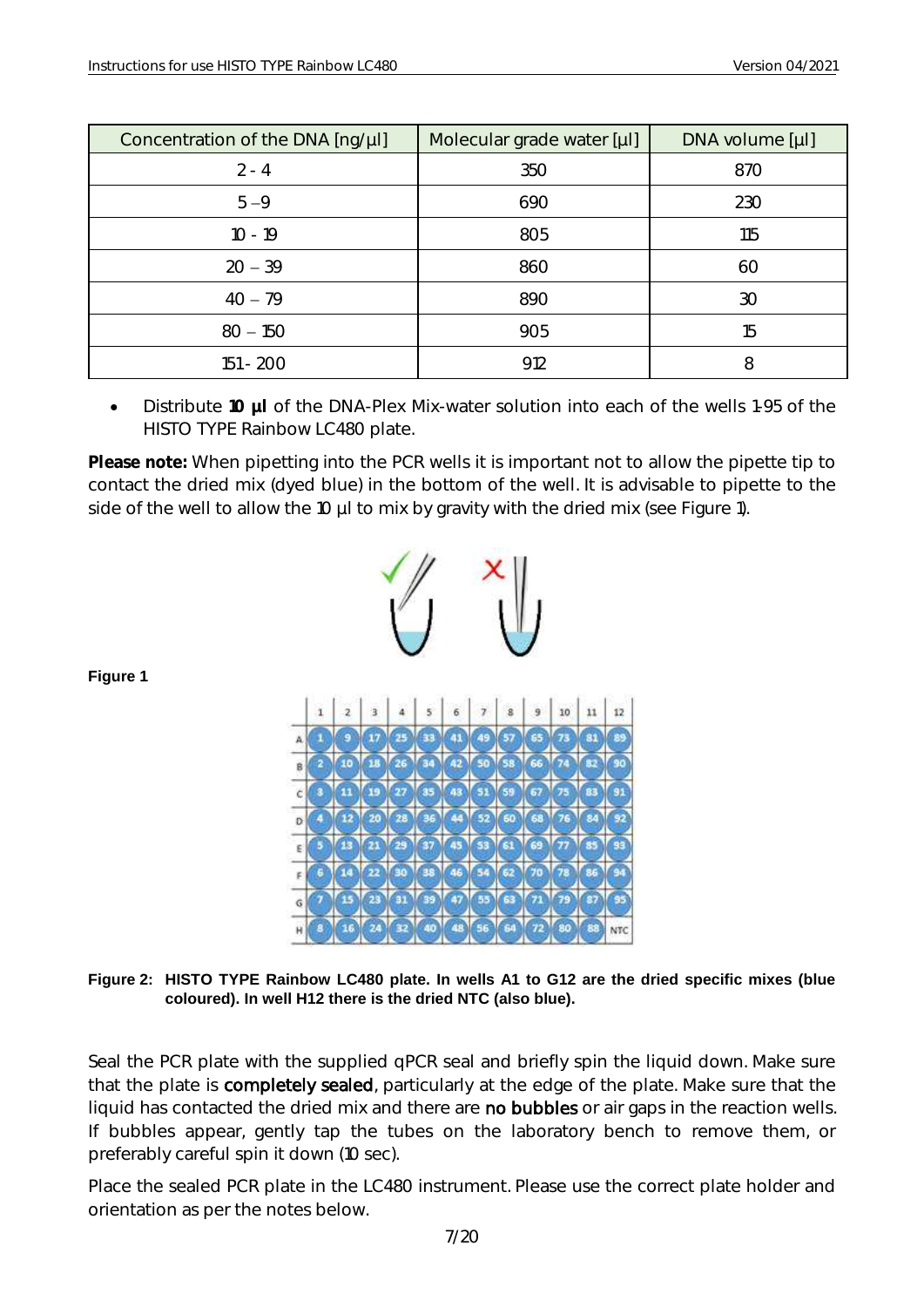**Note:** Please make sure that you place the reaction plate into the cycler in the correct orientation as shown in Figure 2 above where the NTC well is in the bottom right corner, position H12.

**Note:** For the HISTO TYPE Rainbow plates a special plate holder for the Lightcycler 480 II is required, which is included in the first starter package (REF 726320). For more information please contact BAG Diagnostics.

## <span id="page-8-0"></span>6.5 PCR program

It is strongly recommended to use the run template "HISTO TYPE Rainbow.ixo" provided by BAG Diagnostics. If it is not used, set up and save a PCR protocol with the following parameters according to the manufacturer's user guide for the LightCycler® 480 II:

**Amplification parameters**

Detection Format: HISTO TYPE RAINBOW, Block size 96, Reaction volume 10 µl

| Step  | Cycles | Analysis Mode  | Target<br>$(^{\circ}C)$ | Acquisition<br>Mode | Hold<br>(hh:mm:ss) | Ramp<br>$(^{\circ}C/S)$ | rate |
|-------|--------|----------------|-------------------------|---------------------|--------------------|-------------------------|------|
| Hold  |        | None           | 96                      | <b>None</b>         | 00:02:00           | 2.5                     |      |
| Cycle | 13     | None           | 98                      | <b>None</b>         | 00:00:05           | 2.5                     |      |
|       |        |                |                         | <b>None</b>         | 00:00:25           | 2.2                     |      |
| Cycle | 37     | Ouantification | 98                      | <b>None</b>         | 00:00:05           | 2.5                     |      |
|       |        |                | 68                      | Single              | 00:00:25           | 2.2                     |      |

**Channels for LightCycler® 480 Real-Time PCR Detection System** Use the following channel set up.

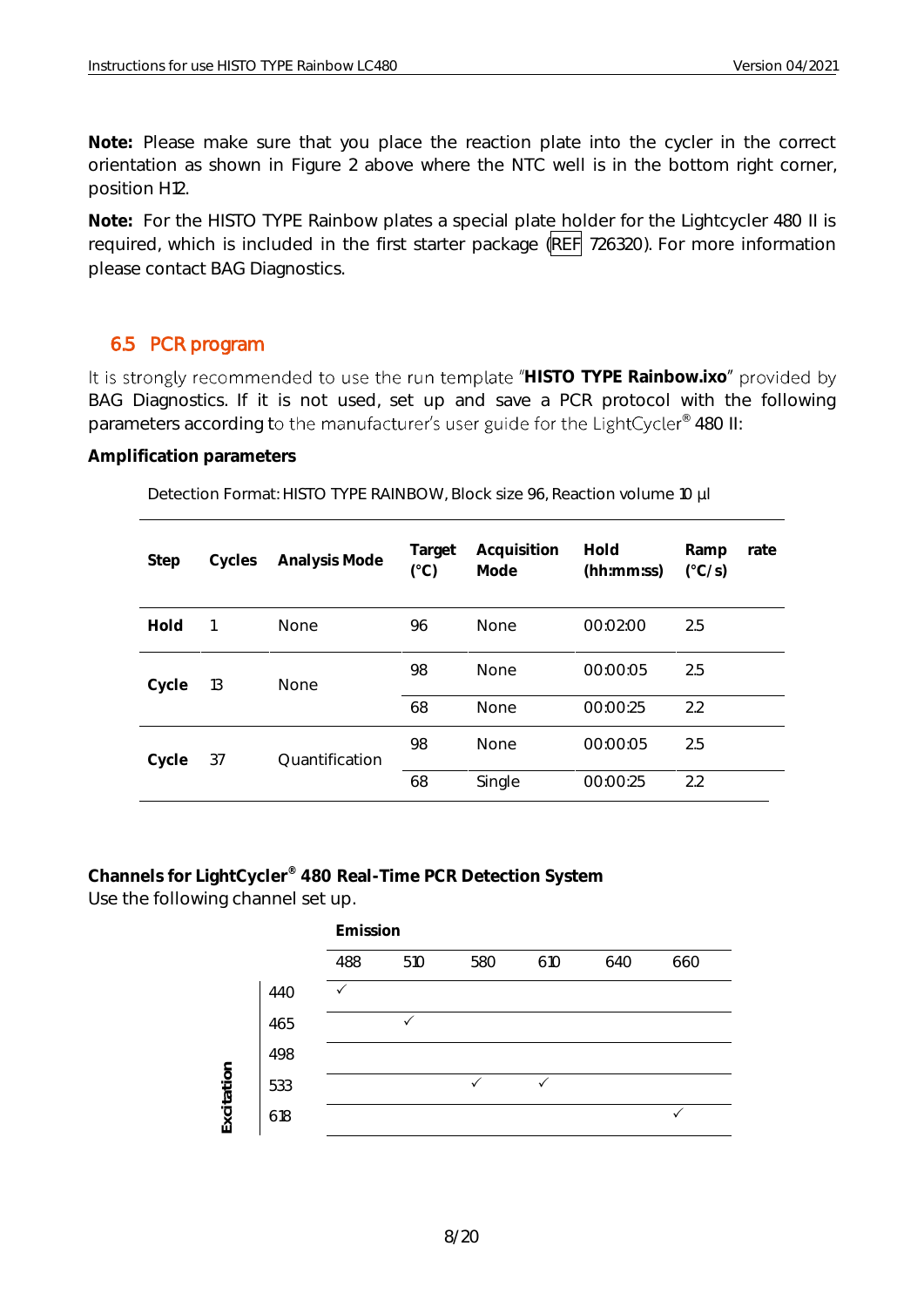| Excitation<br>Filter | Emission<br>Filter | <b>Name</b> | Melt Factor | Quant<br>Factor | Max<br>Integration<br>Time (Sec) |
|----------------------|--------------------|-------------|-------------|-----------------|----------------------------------|
| 440                  | 488                | 440-488     |             | 10              |                                  |
| 465                  | 510                | 465-510     |             | 10              |                                  |
| 533                  | 580                | 533-580     |             | 10              |                                  |
| 533                  | 610                | 533-610     |             | 1O              |                                  |
| 618                  | 660                | 618-660     |             | 10              |                                  |

**Instrument Settings for Plate Type: White Plates**

It is not necessary to utilise colour compensation facility in the LightCycler® 480 II program as the PlexTyper® software performs these calculations during analysis.

## <span id="page-9-0"></span>6.6 Define detection format and import run template

Before the run template is imported the detection format must be defined - this needs to be done only once on each instrument. To do this press the tools button  $\mathscr{L}$  and choose Detection Formats. Define a new format named "HISTO TYPE Rainbow" with the filter combination shown in the screenshot below. The names of the fluorophores / filters must not be changed.

| <b>Ellier Access</b><br>Current Password<br><b>Users end Scoups</b><br>System Settings<br>Report Settings<br>Error Log<br><b>Contractor</b><br>Database Information<br>View Logged In Users<br>Update Query Engine<br>Clean-up Database<br>Inscruments<br>Detection Formats | <b>Detection Formate</b><br><b>Active Name</b><br>٠<br>SYBE Green I / NRM Dye<br><b>THE REP</b><br>SimpleProbe<br>v<br>v<br>Hono Color Hydrolymin Frobe / UPL Frobe<br>Dial Color Hydrolysis Probe / UPL Probe<br>v<br>v<br>3 Color Hydrolysis Prube<br>4 Color Bydrolysis Probe<br>v<br>v<br>Mono Color HybProbe<br>Muiti Color HybProbe<br>v<br>v<br><b>RISTO TIFS Sainbow</b><br>٠ | <b>Filter Combination Selection-</b><br>Emission<br>46<br>Έ<br>488 510 580 610 640 650<br>400 P. E. E. E. E. E.<br>偶<br>465 日日日日日<br>n<br>100日日日日日日<br>١a<br><b>第1日日 区 区 口 口</b><br>$\circ$<br>再<br><b>MED O O D D R</b> |
|-----------------------------------------------------------------------------------------------------------------------------------------------------------------------------------------------------------------------------------------------------------------------------|---------------------------------------------------------------------------------------------------------------------------------------------------------------------------------------------------------------------------------------------------------------------------------------------------------------------------------------------------------------------------------------|--------------------------------------------------------------------------------------------------------------------------------------------------------------------------------------------------------------------------|
|                                                                                                                                                                                                                                                                             | I.                                                                                                                                                                                                                                                                                                                                                                                    | Clear<br>$+1$<br>$-1$<br>Selected Filter Combination List-<br><b>Excitation Emission</b><br>Name<br>Melt<br><b>Quant Max Integration</b><br><b>Time (Sec)</b><br>Filter<br>Filter<br>Factor Factor                       |
|                                                                                                                                                                                                                                                                             |                                                                                                                                                                                                                                                                                                                                                                                       | 465<br>665-510<br>10<br>510<br>10<br>440<br>488<br>440-455<br>z.<br>10<br>833<br>340<br>633-550<br>E<br>815<br>553-610<br>x<br>10<br>533<br>10<br>638<br>660.<br>618-660                                                 |
|                                                                                                                                                                                                                                                                             | Copy<br>New<br>Delete<br><b>Rename</b>                                                                                                                                                                                                                                                                                                                                                | Close                                                                                                                                                                                                                    |

Now import the run template:

1. Save the run template file "HISTO TYPE Rainbow.ixo" to a dedicated folder on the PC connected to the instrument.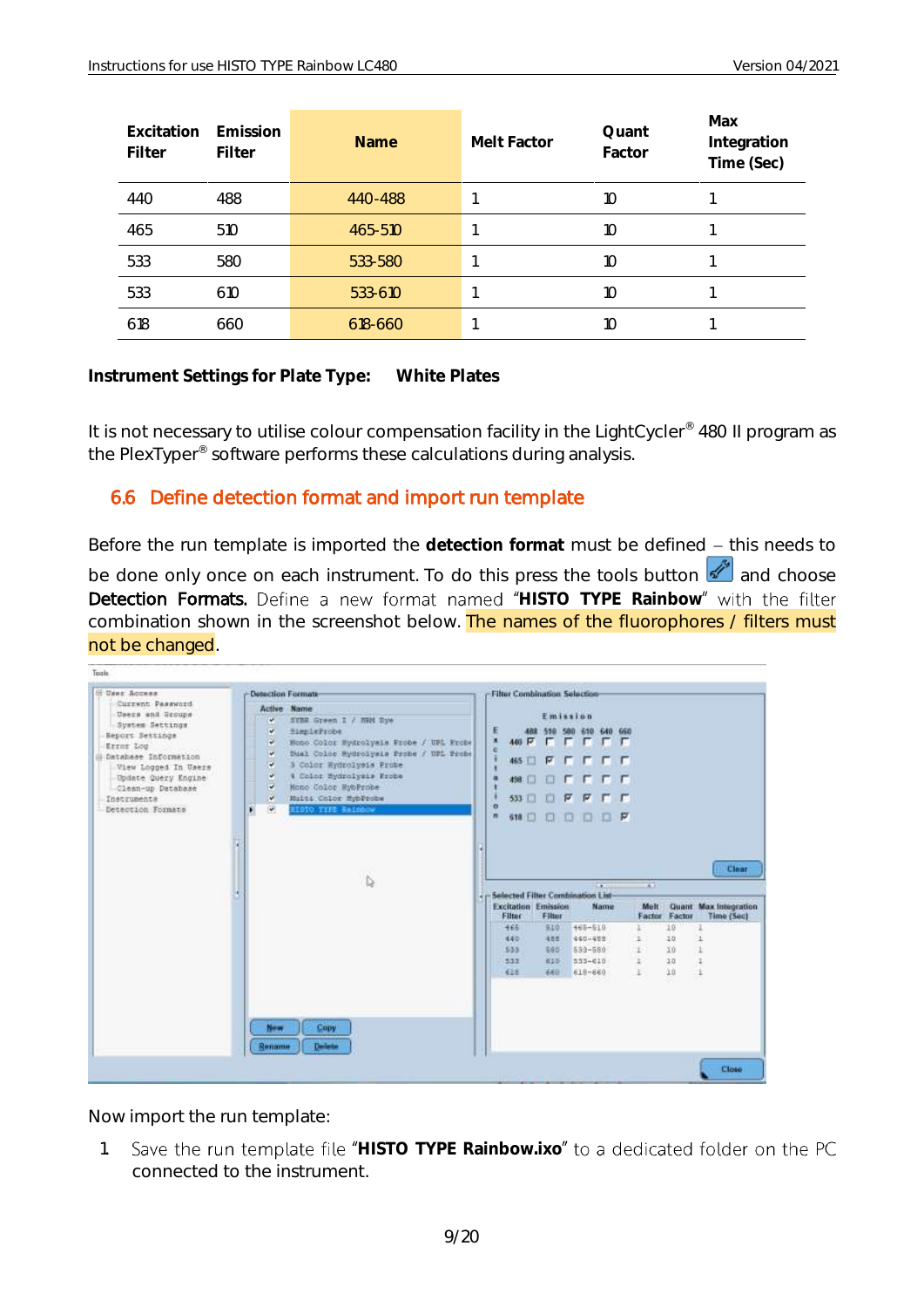- 2. Start the software and click on the "Show the navigator" button **<sup>®</sup>** in the menu on the right side.
- 3. In the navigator go to the **Run Templates** folder in Templates and open it. Then press the **Import** button at the bottom of the screen.

| m                                                                                                           | LightCycler® 480 Software release 1.5.1.62                                                                                                                                                                        |        |                     |                     |                                       |
|-------------------------------------------------------------------------------------------------------------|-------------------------------------------------------------------------------------------------------------------------------------------------------------------------------------------------------------------|--------|---------------------|---------------------|---------------------------------------|
| Instrument:                                                                                                 | Virtual LightCycler 480 96 System II / Not Connected                                                                                                                                                              |        |                     |                     |                                       |
| <b>Window:</b>                                                                                              | <b>Navigator</b>                                                                                                                                                                                                  |        |                     |                     |                                       |
|                                                                                                             |                                                                                                                                                                                                                   |        |                     |                     |                                       |
|                                                                                                             |                                                                                                                                                                                                                   |        | <b>Navigator</b>    |                     |                                       |
| ⊟ <sup></sup> <del>.</del> Root<br><b>Roche</b><br>$\boxed{+}$<br>F-<br>$\overline{+}$<br>田…<br><b>E</b> -1 | 由 -- Administration<br>System Admin<br>Experiments<br>Macros<br>Preferences<br>Special Data<br>Templates<br>Analysis Templates<br><b>Benot Templates</b><br>Run Templates<br>Sample Templates<br>Subset Templates |        |                     |                     |                                       |
| Problem<br>Reporting                                                                                        | Import                                                                                                                                                                                                            | Export | <b>Batch Import</b> | <b>Batch Export</b> | <b>Results Batch</b><br><b>Export</b> |
| <b>New</b>                                                                                                  | <b>New Folder</b>                                                                                                                                                                                                 | Open   | Rename              | <b>Delete</b>       | Copy                                  |

4. Select the template from the location on your PC and click open.

| Import File        |            |                               |           |                  | $^{\times}$ |
|--------------------|------------|-------------------------------|-----------|------------------|-------------|
| Suchen in:         | Templates  |                               | $\bullet$ | $\div$ Define    |             |
|                    | Name       | ×                             |           | Anderungsdatum   | Tуp         |
| Schneibugnff       |            | <b>HISTO TYPE Rainbow.ixo</b> |           | 29,06.2021 15:47 | $1-ON0$     |
|                    |            |                               |           |                  |             |
| Desktop            |            |                               |           |                  |             |
|                    |            |                               |           |                  |             |
| <b>Biskotheken</b> |            |                               |           |                  |             |
|                    |            |                               |           |                  |             |
| Deser PC           |            |                               |           |                  |             |
|                    |            |                               |           |                  |             |
| Netzwerk           |            |                               |           |                  |             |
|                    | ĸ          |                               |           |                  | ×           |
|                    | Dateiname: | HISTO TYPE Rainbow            |           | ×                | Offnen      |
|                    | Dateityp:  | Object. Joo files (" Joo)     |           | 兰                | Abbrechen   |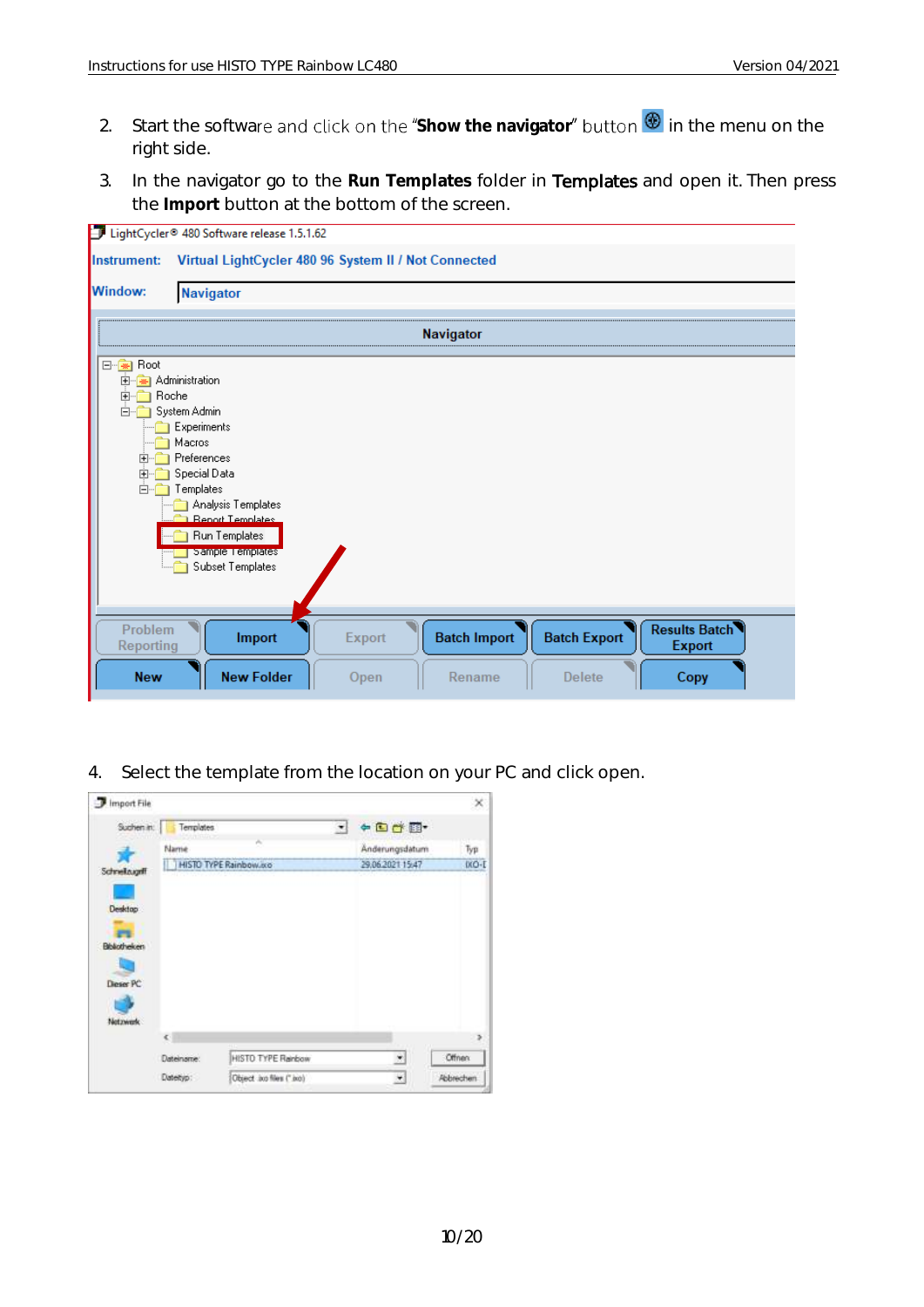5. On the next Screen press the Save button on the right-hand menu.



6. Again select the **Run Template** folder and confirm with the tick mark.

| Save Template                              |                |
|--------------------------------------------|----------------|
|                                            |                |
| <b>E-G</b> Root<br><b>E-G</b> System Admin |                |
| Experiments                                |                |
|                                            |                |
| Macros                                     |                |
| Analysis Templates                         |                |
| <b>Run Tenplates</b>                       |                |
|                                            |                |
| Subset Templates                           |                |
|                                            |                |
|                                            |                |
|                                            |                |
|                                            |                |
|                                            |                |
|                                            |                |
|                                            |                |
|                                            |                |
|                                            |                |
|                                            |                |
|                                            |                |
|                                            |                |
|                                            |                |
|                                            |                |
|                                            |                |
|                                            |                |
|                                            |                |
| Name HISTO TYPE Rainbow                    |                |
|                                            | $\circledcirc$ |

7. The template is now saved. Close the screen in the menu on the right-hand side:  $\circledR$ 

#### <span id="page-11-0"></span>6.7 Perform the real-time PCR run

Before you start the run make sure that "White Plates" is selected in the Tools section for **Instruments**.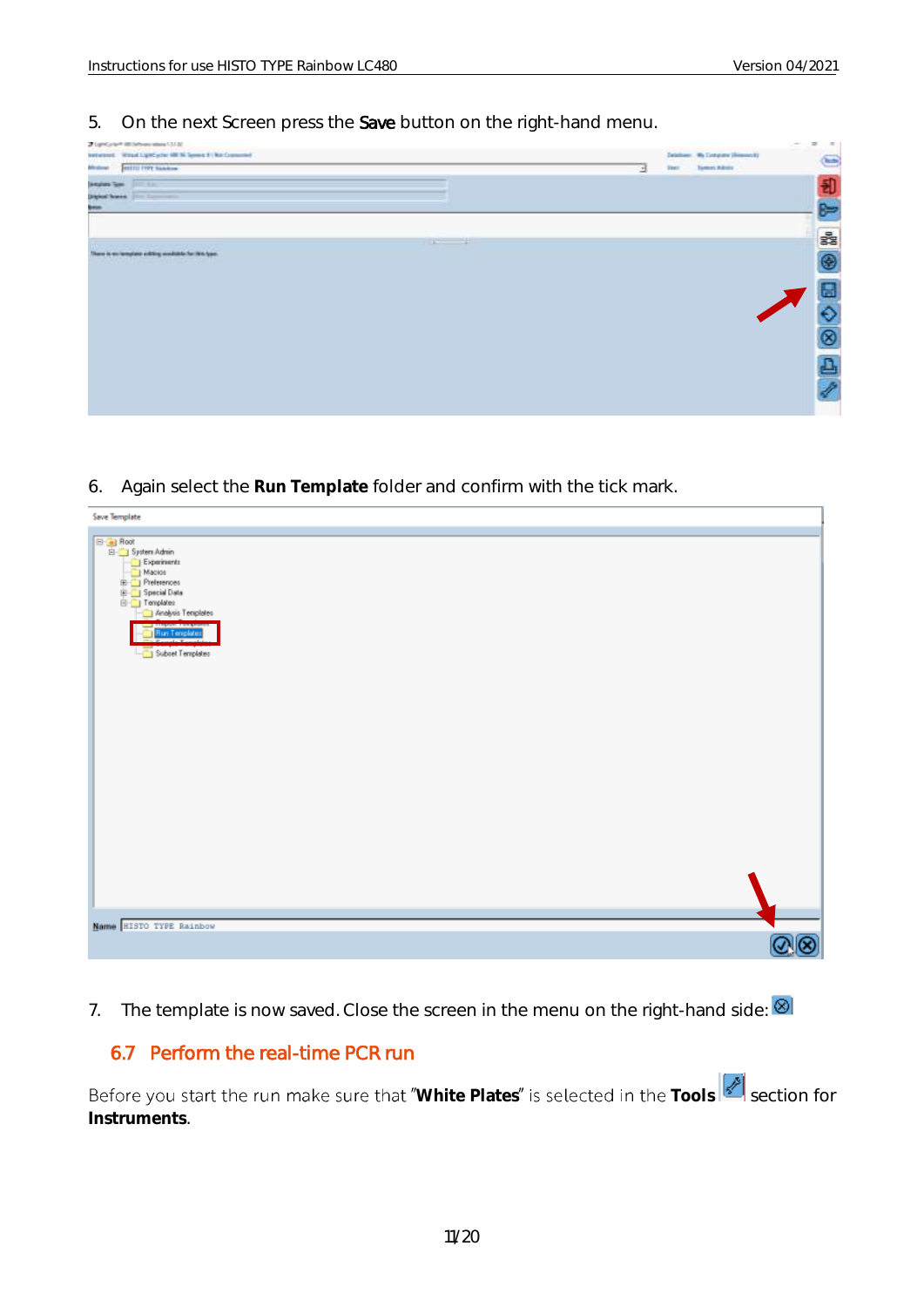| Users and Groups                                                                                                                                                                  | Connection                                                                                                                                                                                                                               | Operation Log                                                                                                                                                          | <b>Self Test</b>                                                                                                                                                                                                                                                                                                                                                        |
|-----------------------------------------------------------------------------------------------------------------------------------------------------------------------------------|------------------------------------------------------------------------------------------------------------------------------------------------------------------------------------------------------------------------------------------|------------------------------------------------------------------------------------------------------------------------------------------------------------------------|-------------------------------------------------------------------------------------------------------------------------------------------------------------------------------------------------------------------------------------------------------------------------------------------------------------------------------------------------------------------------|
| System Settings<br>Report Settings<br>Error Log<br>Database Information.<br>View Logged In Users<br>Update Query Engine<br>Clean-up Database<br>Instruments<br>Formats<br>Detect, | <b>Connection Settings</b><br>Name:<br>8,9,9,9<br>IP Address<br><b>Instrument Settings</b><br>El Barroda Enabled<br>-Instrument Information-<br>Instrument ID<br>Vistual-M-SysTI<br><b>Technical Information</b><br><b>Not Connected</b> | TITTING SIZERCYSTAN ATH NE System IT<br><b>Plate Type</b><br>Block Size<br><b>Excitations Filters</b><br>Pos Wavelength<br>440<br>465<br>490<br>553<br><b>E16</b><br>1 | Lamp-<br><b>Absolute Intensity</b><br>Operation Time (h)<br>Reset values after Lamp Change<br>Tash Cimnocities<br><b>C. White Plane</b><br>O Clear Pintes.<br>and the company<br>Mood Plates time configurable)<br><b>Block Type Allumanum</b><br><b>Emission Filters</b><br>Pos Wavelength<br>488<br>ĸ<br>810<br><b>Bao</b><br>1 z<br>410<br>в<br>640<br>×<br>640<br>в |

By clicking on "New experiment from template" in the start screen open the template "HISTO TYPE Rainbow.ixo" from the run templates folder. Then click on the tick mark to confirm.

|        | 1 Low Water E. 490 Suffered Information 1, 1992 For                                                  |                                                                                                                                                                                                                   |                          |                              | - 8          |
|--------|------------------------------------------------------------------------------------------------------|-------------------------------------------------------------------------------------------------------------------------------------------------------------------------------------------------------------------|--------------------------|------------------------------|--------------|
|        | Instrument: LC400 IE96 xn32041 / Standby (no MWP)                                                    |                                                                                                                                                                                                                   | Database:                | Research Database (Research) | <b>Soche</b> |
| Window | Owenniew                                                                                             |                                                                                                                                                                                                                   | <b>User:</b>             | <b>Sydney Admin</b>          |              |
|        | LightCycler® 480 Software release 1.5.1.62 SP3                                                       |                                                                                                                                                                                                                   |                          |                              |              |
|        | Version 1.5.1.62                                                                                     |                                                                                                                                                                                                                   |                          | <b>M</b> Creation-           |              |
|        | Create Experiment Rom Template                                                                       |                                                                                                                                                                                                                   |                          |                              |              |
|        | -Ron Templates-<br><b>Name</b>                                                                       | Path                                                                                                                                                                                                              | <b>Creation Date</b>     | i.                           | ś            |
|        | Endpoint Genutyping (PCR Read) 96-8<br>Endport Genstyping (Pre-Post Read) 96-8<br>Gene Scanning 96-8 | Roche/Templates/Run Templates/System II Run 07/20/2027 17:08:36 713<br>Roche/Templates/Run Templates/System II Run 07/20/2007 17:13:51:398<br>Roche/Templates/Run Templates/System ft Run 07/20/2007 16:44:36 871 |                          | <b>W Experiment</b>          | $\bigcirc$   |
|        | HybProbe 36-E                                                                                        | Roche/Templates/Run Templates/Bystem II Run 67/18/2007 15:44:17.911                                                                                                                                               |                          | <b>Infinent Stan Macro</b>   |              |
|        | Moro Color Hydrolysis Probe - UPI, Probe 96 E<br>SimileProbe 96-8<br>SYER Given   964                | :Roche/Templates/Run Templates/System II Run:07/20/2007 16:32:53.576<br>Roche/Templates-Run Templates/System II Run 87/20/2007 15:53:27 964<br>RochwTemptates Run Temptates/System II Run 67/20/2007 15:54:55:391 |                          | dmant from Tamptine          | 닖            |
|        | <b>STD TWEE Rand</b>                                                                                 | Sustem Advent emphasis Ros Templates                                                                                                                                                                              | <b>BUTNADT FURN IN B</b> | <b>Existing Object</b>       |              |
|        | - Subset Templates-<br><b>Marrie</b>                                                                 | Path                                                                                                                                                                                                              | <b>Creation Date</b>     |                              |              |
|        |                                                                                                      |                                                                                                                                                                                                                   |                          |                              |              |
|        |                                                                                                      |                                                                                                                                                                                                                   |                          |                              |              |
|        |                                                                                                      |                                                                                                                                                                                                                   |                          |                              |              |
|        |                                                                                                      |                                                                                                                                                                                                                   |                          |                              |              |
|        |                                                                                                      | <b>SAA</b><br>w                                                                                                                                                                                                   |                          |                              |              |
|        | Sample Editor Templates<br><b>Married</b>                                                            | <b>Path</b>                                                                                                                                                                                                       | <b>Creation Date</b>     |                              |              |
|        |                                                                                                      |                                                                                                                                                                                                                   |                          |                              |              |
|        |                                                                                                      |                                                                                                                                                                                                                   |                          |                              |              |
|        |                                                                                                      |                                                                                                                                                                                                                   |                          |                              |              |
|        |                                                                                                      |                                                                                                                                                                                                                   |                          |                              |              |
|        |                                                                                                      |                                                                                                                                                                                                                   |                          |                              |              |
|        |                                                                                                      |                                                                                                                                                                                                                   |                          |                              |              |
|        |                                                                                                      |                                                                                                                                                                                                                   |                          |                              |              |

Then click on the "Save" button to save the new experiment with a new name beginning with the RUN ID created in the PlexTyper® software. Confirm by clicking on the tick mark.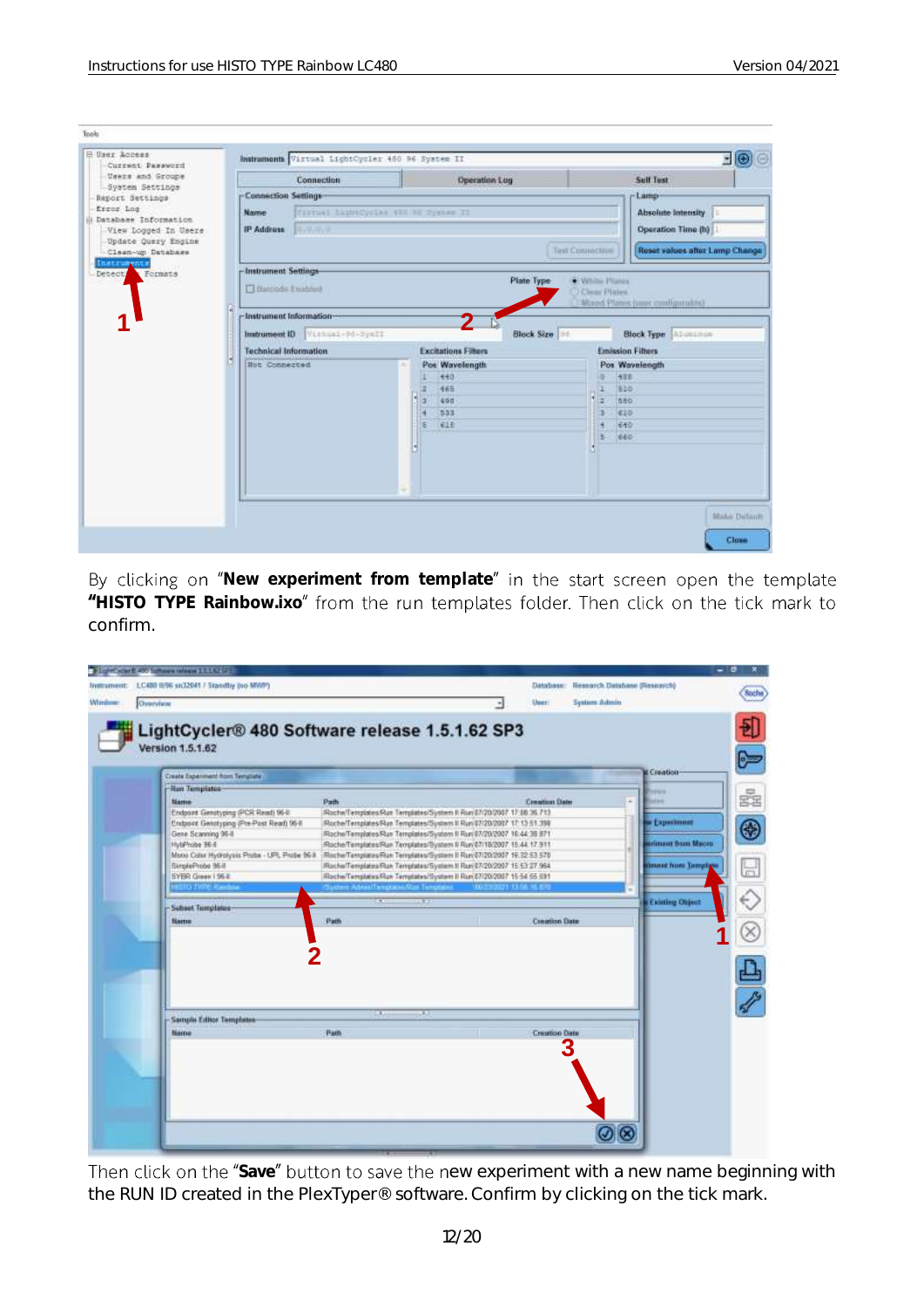

Choose the correct detection format in the "Setup" field. Then you can start the run with the "Start Run" button.

| <b>UTI RainbowRun</b>                      |                                     |                   |                                                             | <b>USer:</b><br>×                       | <b>System Admin</b>      |                                            |   |
|--------------------------------------------|-------------------------------------|-------------------|-------------------------------------------------------------|-----------------------------------------|--------------------------|--------------------------------------------|---|
|                                            | <b>Run Protocol</b>                 |                   | Data                                                        |                                         | <b>Ham Notes</b>         |                                            |   |
| Senap-                                     | Detection Format HISTO TYPE Rainbow |                   | <b>F</b> Costoniae                                          | Block Size                              | Plate 10- 03183446       | Reaction Volume 10                         | 곺 |
| <b>Caller Comp ID</b>                      |                                     | Lot No.           |                                                             | Test ID                                 |                          |                                            |   |
|                                            |                                     |                   | Programs                                                    |                                         |                          |                                            |   |
| Program Name<br>$\blacktriangleright$ Held |                                     |                   |                                                             |                                         | T                        | <b>Analysis Mode</b><br>Cycles<br>$2$ Nane |   |
| O<br>Cycle                                 |                                     |                   |                                                             |                                         | (12)                     | $"$ Nene                                   | Ψ |
| Cycle<br>$\overline{\mathsf{e}}$           |                                     |                   |                                                             |                                         | $\overline{37}$          | <sup>4</sup> Quartification                | 니 |
| Costing                                    |                                     |                   |                                                             |                                         | Ħ                        | $2$ Name                                   | ۷ |
| Y                                          |                                     |                   |                                                             |                                         |                          |                                            |   |
|                                            |                                     |                   | $\overline{a}$<br><b>CALL</b><br><b>Temperature Targets</b> |                                         |                          |                                            |   |
| Target (°C)                                | <b>Acquisition Mode</b>             | Téléd (filmminal) | <b>Ramp Rate ("C/v)</b>                                     | Acquisitions (per "C) : Sec Target ("C) |                          | Stop Size (°C) Step Delay (cycles)         |   |
| $\circ$<br>+ 96                            | 2116m                               | $+ 40.0200$       | 225                                                         | ÷.                                      | $\frac{1}{2}$ d<br>$+10$ | 250                                        |   |
|                                            |                                     |                   |                                                             |                                         |                          |                                            |   |
|                                            |                                     |                   |                                                             |                                         |                          |                                            |   |
| $\frac{1}{2}$                              |                                     |                   |                                                             |                                         |                          |                                            |   |
|                                            |                                     |                   |                                                             |                                         |                          |                                            |   |
|                                            |                                     |                   | $\sim$                                                      |                                         |                          |                                            |   |
|                                            |                                     |                   | <b>ClearyMan</b>                                            |                                         |                          |                                            |   |
| VIII                                       |                                     |                   |                                                             |                                         |                          |                                            |   |
| 同                                          |                                     |                   |                                                             |                                         |                          |                                            |   |
| 群                                          |                                     |                   |                                                             |                                         |                          |                                            |   |
| Tamperstress (T2)<br>70                    |                                     |                   |                                                             |                                         |                          |                                            |   |
| 40                                         |                                     |                   |                                                             |                                         |                          |                                            |   |
| 51                                         |                                     |                   |                                                             |                                         |                          |                                            |   |
| 45                                         |                                     |                   |                                                             |                                         |                          |                                            |   |
|                                            |                                     |                   |                                                             |                                         |                          |                                            |   |
| 30                                         |                                     |                   |                                                             |                                         |                          |                                            |   |
| 0:00.00<br>0.05526                         | <b>RIFOR</b>                        | 01734<br>924.06   | Estuarted Time Di macost                                    | 243.56<br>0.37.24                       | 100 TO                   | a <sub>0</sub>                             |   |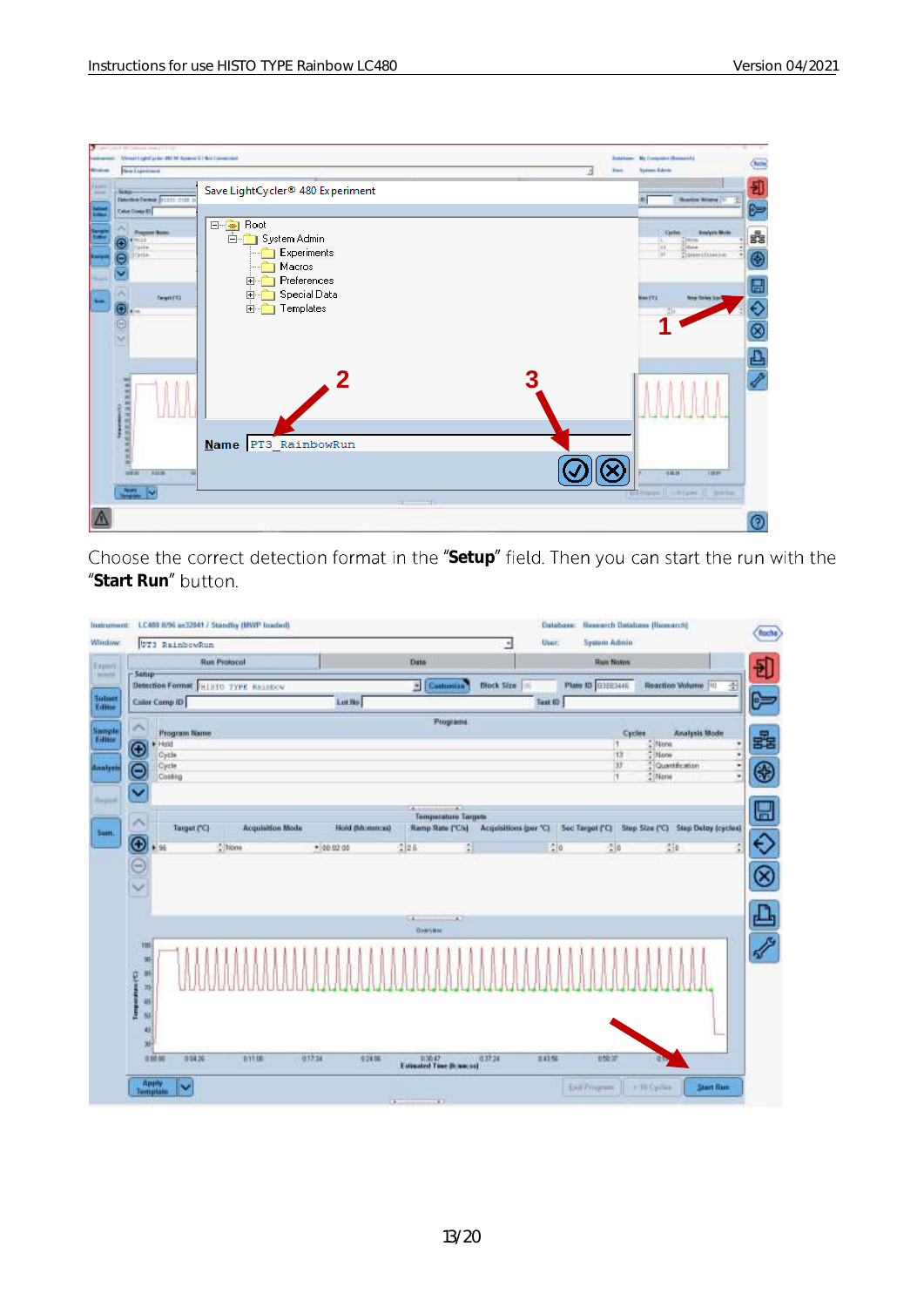## <span id="page-14-0"></span>6.8 Export of results from LightCycler® 480 II

PlexTyper<sup>®</sup> utilises xml files from LightCycler<sup>®</sup> 480 II instruments. After the run is complete there is no requirement for analysis in the Roche software. Export the raw data in XML form with the following steps:

- 1. If not already open use the Roche software to open the Roche. IXO file.
- 2. Navigate to the export function  $\bigotimes$  in the Roche software.

|                                                        | U-LipsCycle+ 48 School place U.152                                                                                                                                                                                       | $\sim$<br>n<br>38                                                                                           |
|--------------------------------------------------------|--------------------------------------------------------------------------------------------------------------------------------------------------------------------------------------------------------------------------|-------------------------------------------------------------------------------------------------------------|
| Western.                                               | Instrument. Virtual LightEpcks 800 ftl. System (C/Rol Corporated)<br>01/07/18 26:08                                                                                                                                      | <b>Balakasa: My Computer (Roscatch)</b><br>(Roche)<br><b>System Adeles</b><br><b>Liver</b><br>$\mathcal{A}$ |
|                                                        | Listenbert now 18th 2021 Kill 26-89                                                                                                                                                                                      |                                                                                                             |
| Expert<br>-<br>$\sim$<br><b>Sales</b><br><b>EVROLE</b> | Disastor 26/00/1001 15:15 11<br>Lineachy System Administration 12:36 MHz<br>List toolbad by EEASDORED 12:36 MHz<br>List toolbad by System Admin<br><b>Industry of the EXAM LK LAP</b><br>Favora basic consider <b>So</b> | 刊<br>$\approx$                                                                                              |
| _                                                      | <b>Partiet vessers</b>                                                                                                                                                                                                   |                                                                                                             |
| <b>Stand</b><br>Action                                 | <b>CONTRACTOR CONTRACTOR</b><br>For Transact at Distribution 19, 19, 40 and completed at 24,000,000 1 (6.14.25) minimizes (2,180,070) in 2000.<br>Sunney 10, 2004)<br>Towns System Adam                                  | 素                                                                                                           |
| Analysis                                               |                                                                                                                                                                                                                          | $^{\circledR}$                                                                                              |
|                                                        | <b>Program</b><br>O Helderg Timer<br>Tapeleda)<br>13 Godini -<br>in.<br>FW-55ear<br>37 spokes 1                                                                                                                          |                                                                                                             |
| <b>Report</b>                                          | 1. PUR Sheps<br>The Corporation<br>Standard Milwells (Mirrel)                                                                                                                                                            | $\blacksquare$                                                                                              |
| <b>Sept.</b>                                           | <b>BinoSyderal</b><br><b>Rock SPMs</b>                                                                                                                                                                                   | Export                                                                                                      |
|                                                        | hing and mentals. Danase:                                                                                                                                                                                                | <b>Button</b>                                                                                               |
|                                                        | <b>TRE contribution</b><br>74,646<br><b>TATION</b><br>Maximpatriana<br>1 setendid<br><b>Bullet Cherry</b><br>n.                                                                                                          | $\frac{1}{\infty}$                                                                                          |
|                                                        | <b>HARRY</b><br>3838<br>保護保護<br>1 incomedia)<br>1 second d                                                                                                                                                               |                                                                                                             |
|                                                        | I consider<br>1 minutes                                                                                                                                                                                                  |                                                                                                             |
|                                                        | m<br>o pro                                                                                                                                                                                                               | 凸                                                                                                           |
|                                                        |                                                                                                                                                                                                                          |                                                                                                             |
|                                                        |                                                                                                                                                                                                                          |                                                                                                             |
|                                                        |                                                                                                                                                                                                                          |                                                                                                             |
|                                                        |                                                                                                                                                                                                                          |                                                                                                             |
|                                                        |                                                                                                                                                                                                                          |                                                                                                             |
|                                                        |                                                                                                                                                                                                                          |                                                                                                             |
|                                                        |                                                                                                                                                                                                                          |                                                                                                             |
|                                                        |                                                                                                                                                                                                                          |                                                                                                             |
|                                                        |                                                                                                                                                                                                                          |                                                                                                             |
|                                                        |                                                                                                                                                                                                                          |                                                                                                             |

3. Select Export. The windows pop up will allow you to 'Save as type'. Please select "Summary XML File (\*xml)" from the drop down menu. Export the run file to a suitable location for import into PlexTyper® software.

| Save in:       | LC480 PES  |                                    | 白び雨              |                     |                          |      |
|----------------|------------|------------------------------------|------------------|---------------------|--------------------------|------|
|                | Name       |                                    | Date modified    | Type                | Size                     |      |
| Quick access   |            | PT136 19Z0135 QH-2021-02-26-08.xml | 01/03/2021 12:39 | XML Document        | 3,922 KB                 |      |
|                |            | PT135 19Z0707 QH-2021-02-26-07.xml | 01/03/2021 12:38 | <b>XML</b> Document | 3,922 KB                 |      |
|                |            | PT134 19Z0136 QH-2021-02-26-06.xml | 01/03/2021 12:35 | <b>XML</b> Document | 3,922 KB                 |      |
| Desktop        |            | PT133 19Z0133 QH-2021-02-26-05.xml | 01/03/2021 12:34 | XML Document        | 3,923 KB                 |      |
|                |            | PT132 19Z0719 OH-2021-02-26-04.xml | 01/03/2021 12:33 | XML Document        | 3,923 KB                 |      |
|                |            | PT131 19Z0689 QH-2021-02-26-03.xml | 01/03/2021 12:33 | <b>XML</b> Document | 3,923 KB                 |      |
| Libraries      |            | PT130 19Z0748 QH-2021-02-26-02.xml | 01/03/2021 12:32 | XML Document        | 3,922 KB                 |      |
|                |            | PT128 19Z0690 OH-2021-02-25-08.xml | 01/03/2021 12:30 | <b>XML</b> Document | 3.921 KB                 |      |
|                |            | PT129 21Z0045 QH-2021-02-26-01.xml | 01/03/2021 12:28 | XML Document        | 3.921 KB                 |      |
| This PC        |            | PT120 19Z0382 QH-2021-02-22-03.xml | 23/02/2021 15:11 | XML Document        | 3,922 KB                 |      |
|                |            | PT119 18Z0192 OH-2021-02-22-02.xml | 23/02/2021 15:10 | XMI Document        | 3,920 KB                 |      |
| <b>Network</b> |            | PT118 19Z0068 QH-2021-02-22-01.xml | 23/02/2021 15:10 | XML Document        | 3,921 KB                 |      |
|                |            | PT116 19Z0709 QH-2021-02-19-04.xml | 19/02/2021 14:51 | <b>XML</b> Document | 3,922 KB                 |      |
|                |            | DT115 1070021 OH-2021-02-10-03 vml | 19/02/2021 14-50 | <b>XMI Document</b> | 3 924 KR                 |      |
|                | File name: | QH-2021-02-26-08.xml               |                  |                     | $\overline{\phantom{a}}$ | Save |

If the XML file has not been set up in the LightCycler<sup>®</sup> 480 II with the PT prefix number it should now be given the correct prefix so that it looks similar to the image below.

| <b>Name</b>                    | $\vee$ Date modified | Type                | Size     |
|--------------------------------|----------------------|---------------------|----------|
| PT199 Rainbow run DNA 126F.xml | 14/01/2021 16:24     | <b>XML Document</b> | 3.963 KB |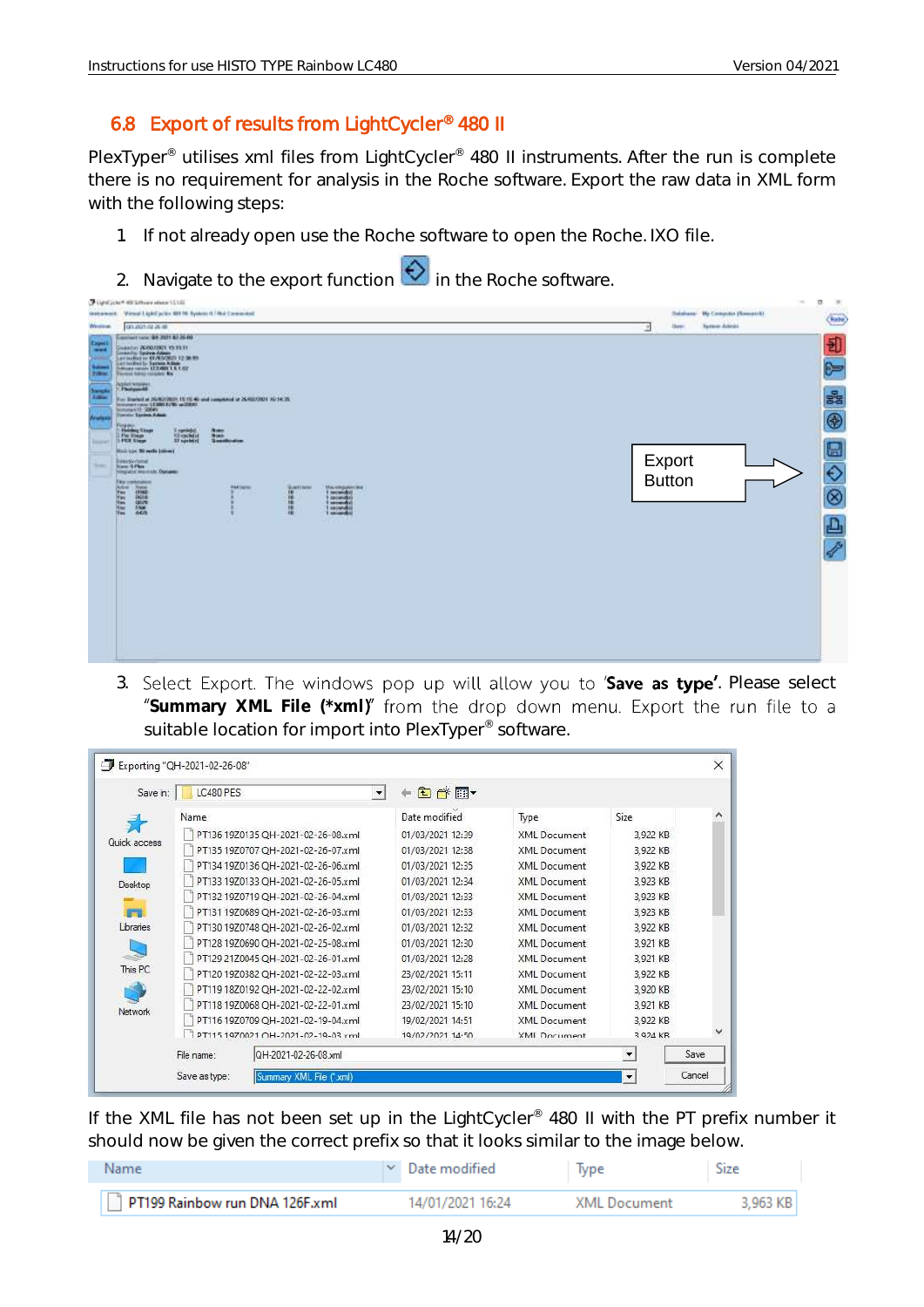## <span id="page-15-0"></span>6.9 Evaluation and interpretation of the results

For evaluation and interpretation of the data it is mandatory to use the PlexTyper<sup>®</sup> software (available free of charge from BAG Diagnostics) in conjunction with the kit specific data file. The kit files required for the evaluation are available from the BAG Diagnostics download server [\(www.service.bag-diagnostics.com\)](http://www.service.bag-diagnostics.com/).

Please make a note of the lot number of the kit. The interpretation kit files are product and lot specific. Use of incorrect kit files could result in incorrect genotyping. For interpretation of the results the raw data must be transferred from the thermocycler to a computer running the PlexTyper® software (e.g. with a suitable USB drive).

HISTO TYPE Rainbow LC480 is a 5-channel, 96 well multiplex genotyping test. It is possible to view data on the amplification machine software, but it is not possible to interpret without use of the PlexTyper® software. For LightCycler® 480 II analysis colour compensation must be applied, which occurs in the PlexTyper<sup>®</sup> software.

## <span id="page-15-1"></span>6.10 Import of the results file into the PlexTyper® software

**Please follow the instructions for use for the PlexTyper® software for interpretation of the data.**

Open the PlexTyper® software. From the home screen choose **View plates with no associated results** under **Plates**. A list opens with all tests that are not linked with raw data yet. There is a global **Search** field at the top of the table to search the whole table.

|                               | View Plates With No Associated Results |                |             |                |           |                    |          |            |            |                  |               |
|-------------------------------|----------------------------------------|----------------|-------------|----------------|-----------|--------------------|----------|------------|------------|------------------|---------------|
| 192 %                         |                                        | <b>Search</b>  |             |                |           |                    |          |            |            |                  |               |
| Flum ID                       | Test Score                             | When Added     | <b>User</b> | Product Number | Lot       | <b>Kit Name</b>    | 35       | Sample IDT | Sample ID2 | <b>Full Name</b> | Date of Birth |
| 1.774                         |                                        | 66 13 May 2020 | admin       | 7212230        | 950FEHM06 | HittoType Rainbow  | . 1017 . | 192003     | WONA.      |                  |               |
| $rac{\text{prs}}{\text{prs}}$ |                                        | 96 13 May 2020 | admin       | 728220         | 950FEHM06 | HistoType Rainbow  | 1017     | 920030     | <b>PAR</b> |                  |               |
|                               |                                        | 96 13 May 2020 | admin       | 728220         | 950FEHM06 | Histo Type Rainbow | 1017     | 920744     |            |                  |               |

Double click on the required test to be interpreted; this opens the results summary window. Select **Import File** and select the XML file with the correct PT RUN ID prefix (e.g. PT4.xml) exported from the LightCycler® 480 II.

Initial loading of the kit file data takes approximately 45 seconds, unless it is already open, the bottom left corner of the screen shows a progress bar. After that the results for user review are presented.

A negative control (NTC) is used as contamination control. If DNA or contaminating amplicon is inadvertently added to the NTC reaction a positive signal will occur. If the Cq is less than 36 it will be detected as possible contamination by the PlexTyper<sup>®</sup> software and a warning message is generated. Amplification signals above Cq 36 in the NTC are regarded as PCR artefacts and are disregarded. If PCR contamination is suspected, it is advisable to follow local decontamination guidelines and to exchange the reagents.

The raw data collected from the cycler-specific software will be imported into the PlexTyper® software. Based on the Cq values, RFUs (relative fluorescence units), quality scores and the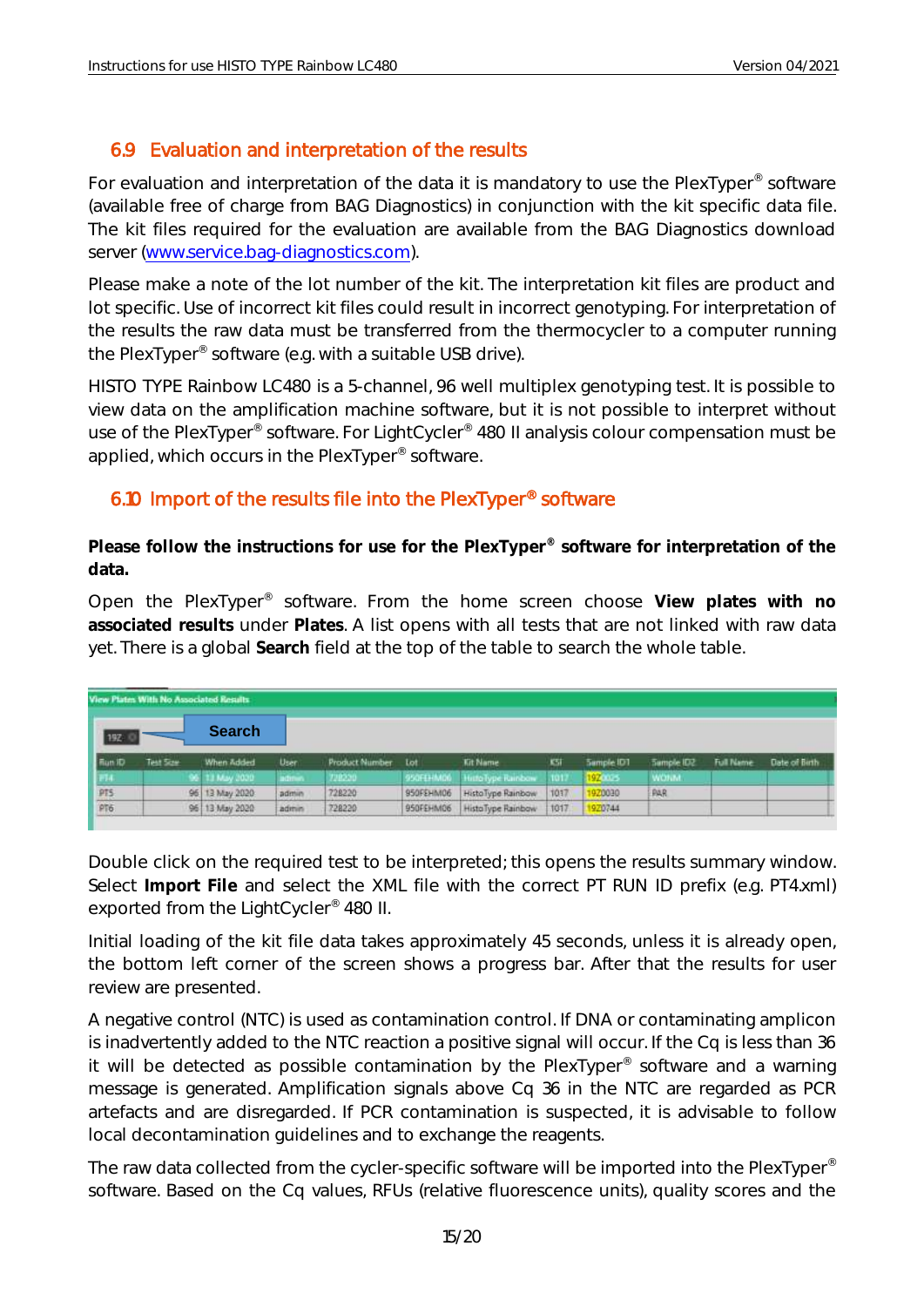curve progression the PlexTyper® software determines the molecular genetic HLA pattern of the specimens used (see instructions for use for PlexTyper<sup>®</sup> for details).

## <span id="page-16-0"></span>7. WARNINGS AND DISPOSAL INSTRUCTIONS

HISTO TYPE Rainbow LC480 is designed for in vitro diagnostic use. The kit should only be used by specially trained, qualified personnel. All work should be performed in accordance with Good Laboratory Practice.

All materials of biological origin used in the test to obtain DNA (e.g. blood) should be considered as potentially infectious. Therefore, appropriate safety precautions are recommended when handling biological materials as required by Good Laboratory Practice standards.

Biological materials must be inactivated before disposal (e.g. by autoclaving). Disposable materials must be autoclaved or incinerated after use. Spilled potentially infectious material should be removed immediately with an absorbent paper towel and the contaminated area disinfected with an appropriate disinfectant or 70% Ethanol. Material used to remove spills must be inactivated before disposal (e.g. by autoclaving).

Disposal of all specimens, unused reagents and waste should be in accordance with the legislation of the respective country and the local authorities.

Microbial contamination of reagents while taking aliquots should be avoided. The use of sterile disposable pipettes and pipette tips is recommended. Do not use reagents looking cloudy or showing signs of microbial contamination.

The Plex Mix contains the hazardous substance 2-methylisothiazol-3(2H)-one at a concentration of < 0.05%. The following hazardous material labeling is applicable:



**Symbol: Warning**

See chapter 13 for hazard and precaution statements

A material safety data sheet (MSDS) for the Plex Mix is available for download from [www.bag](http://www.bag-diagnostics.com/)[diagnostics.com.](http://www.bag-diagnostics.com/) No further MSDS are required according to article 31 of REACH regulation (EC) no. 1907/2006 and the regulation (EC) no. 1272/2008.

## <span id="page-16-1"></span>8. KIT SPECIFICATIONS

<span id="page-16-2"></span>The combination of primers and probes allows the determination of human HLA class I and II alleles according to lot-specific data (low to medium resolution, detection of all alleles with the exception of single rare alleles). The accuracy and reproducibility of the reactivity of the test kit is checked for each lot with control specimens with known HLA-alleles. The kit determines the HLA-Loci A, B, C, DRB1, DRB3, DRB4, DRB5, DQA1, DQB1, DPA1 and DPB1**.**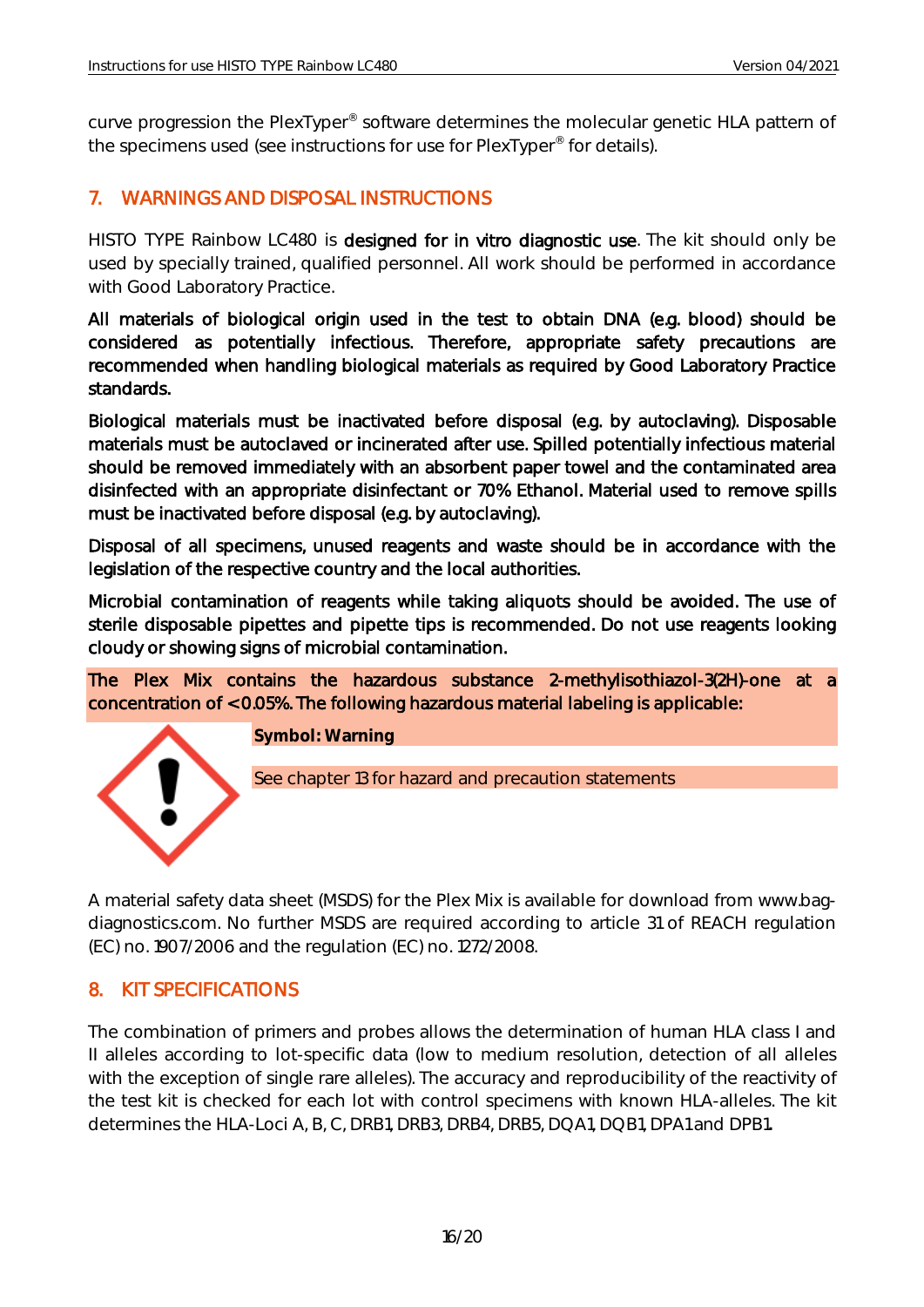## 8.1 SPECIFIC PERFORMANCE CHARACTERISTICS

## 8.1.1 Diagnostic sensitivity and specificity

<span id="page-17-0"></span>A total of 114 of DNA samples pre-typed for the relevant HLA loci or international reference cell lines were tested with the HISTO TYPE Rainbow LC480 kit to show the correct reactivity. There was a 100% concordance of results with the pre-typings for all loci except DPA1. A single DPA1 discrepancy was identified in cell line IHW01059, where in addition to the expected DPA1\*01:04 a DPA1\*01:03 was identified as well. It is expected that in fact the cell line sample has only been reported for one allele previously and it is expected that this will be resolved by genotyping the sample on another  $C \epsilon$  marked system.

| Locus            | No of samples with previous result for the locus | Concordant | % Concordance |
|------------------|--------------------------------------------------|------------|---------------|
| Α                | 114                                              | 114        | 100%          |
| B                | 114                                              | 114        | 100%          |
| $\mathsf{C}$     | 114                                              | 114        | 100%          |
| DRB1             | 113                                              | 113        | 100%          |
| DRB <sub>3</sub> | 111                                              | 111        | 100%          |
| DRB4             | 111                                              | 111        | 100%          |
| DRB <sub>5</sub> | 111                                              | 111        | 100%          |
| DQA1             | 112                                              | 112        | 100%          |
| DQB1             | 112                                              | 112        | 100%          |
| DPA1             | 111                                              | <b>110</b> | 99%           |
| DPB1             | 112                                              | 112        | 100%          |

## 8.1.2 Analytical sensitivity and measuring range

<span id="page-17-1"></span>Validation tests have shown that variation of the amount of DNA from 8 ng to 30 ng per reaction has no significant effect on the specific detection of HLA alleles.

## 8.1.3 Analytical specificity / cross reactive substances

<span id="page-17-2"></span>Eight substances that might interfere with the assay were tested and the following concentrations were shown to have no detrimetal effect on the results:

| Substance                                              | Maximal non-inhibitory concentration |
|--------------------------------------------------------|--------------------------------------|
| Protein (BSA)                                          | $0.2$ mg/ml                          |
| TE (Tris/EDTA, pH 8.0)                                 | 7 mM Tris, 0.7 mM EDTA               |
| <b>NaCl</b>                                            | 20 mM                                |
| Ethanol                                                | 1%                                   |
| Haemoglobin                                            | $0.01$ mg/ml                         |
| Sodium Citrate                                         | 7 mM                                 |
| DNA extraction buffer 1 (Qiagen QIAamp DNA Blood Kits) | 1%                                   |
| DNA extraction buffer 2 (Qiagen QIAamp DNA Blood Kits) | 2%                                   |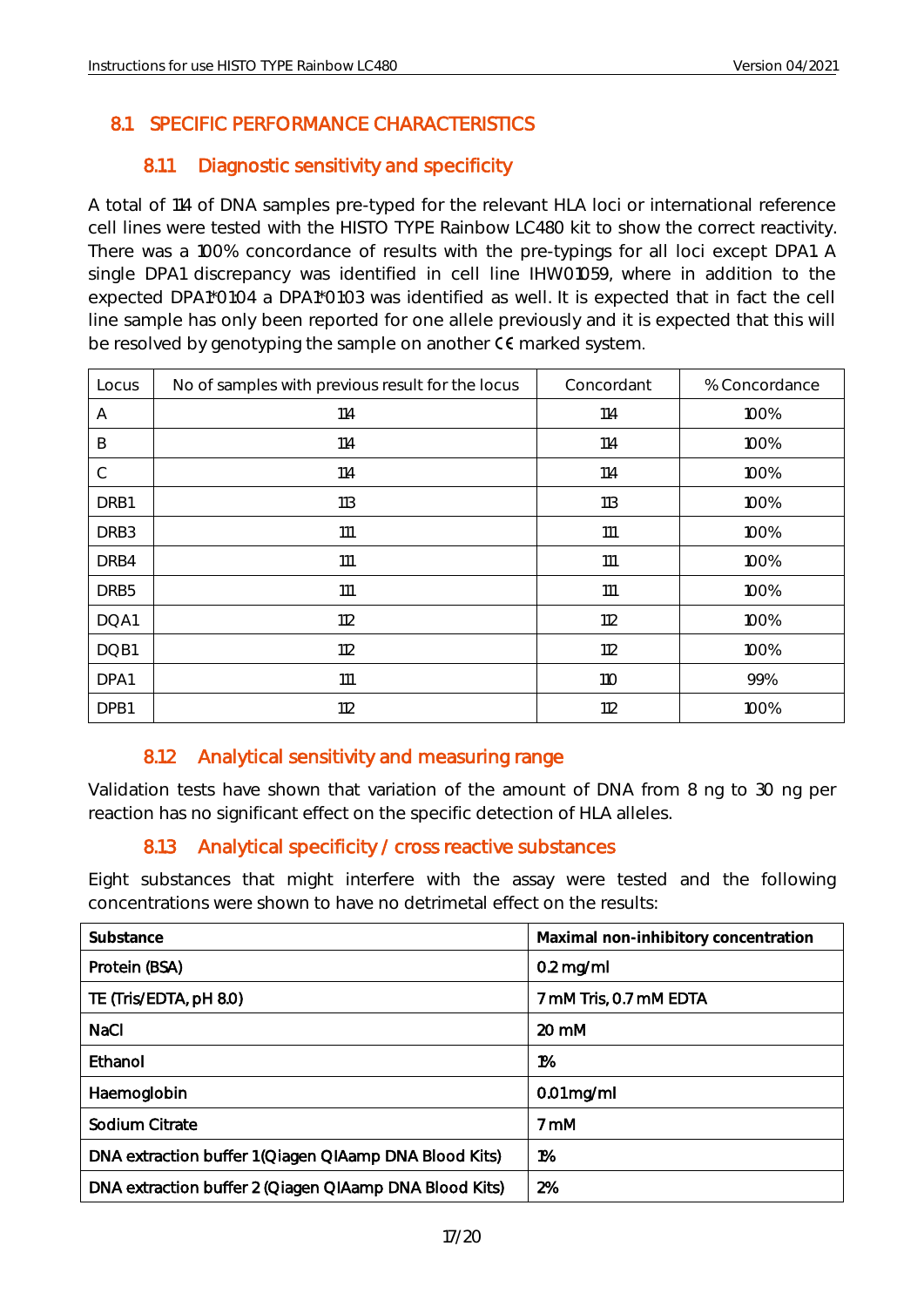## <span id="page-18-0"></span>9. LIMITS OF THE METHOD

During DNA isolation, special attention must be paid to the fact that the RT-PCR method reacts very sensitively to cross-contaminations. Special care should be taken to avoid contamination of kit reagents and other laboratory materials with amplicons or DNA.

The performance of a negative control without DNA in well H12 is strongly recommended. No fluorescence signal below 36 Cq should be detected in the NTC (H12) with molecular grade water. In the case of signal development in the negative control, the PCR laboratory workplace may have to be decontaminated from DNA and the reagents exchanged if necessary.

All devices (e.g. pipettes, real-time cyclers) must be calibrated according to the manufacturer's specifications.

## <span id="page-18-1"></span>10. INTERNAL QUALITY CONTROL

Internal quality controls for new lots can be performed with a combination of DNA specimens with known HLA type. An internal control to verify successful amplification is included in the dried oligomixes.

Performance of negative controls (well H12) to detect possible contaminations is recommended. For this purpose, prepare a test without DNA (NTC), see section 6.4.

#### <span id="page-18-2"></span>11. TROUBLESHOOTING

For interpretation trouble shooting please see the Instructions for Use for PlexTyper<sup>®</sup> Software.

| Symptom                                                   | Possible Reason                         | Potential Solution                                            |
|-----------------------------------------------------------|-----------------------------------------|---------------------------------------------------------------|
|                                                           | Presence of an inhibitor in the<br>DNA. | Try a different extraction or sample.                         |
|                                                           | Insufficient DNA in the reaction.       | Repeat test with correct amount of DNA.                       |
| 425<br><b>ATTO</b><br>signals weak or<br>absent<br>across | Wrong amplification parameters.         | Check PCR program.                                            |
|                                                           |                                         | Check concentration / quality of DNA.                         |
| whole plate                                               | Contaminated or degraded DNA.           | Check DNA on a gel.                                           |
|                                                           |                                         | Repeat DNA isolation.                                         |
|                                                           | Degraded Fluorescent probes or          | Avoid exposure to light and frequent thawing and<br>freezing. |
|                                                           | primers.                                | Observe storage conditions.                                   |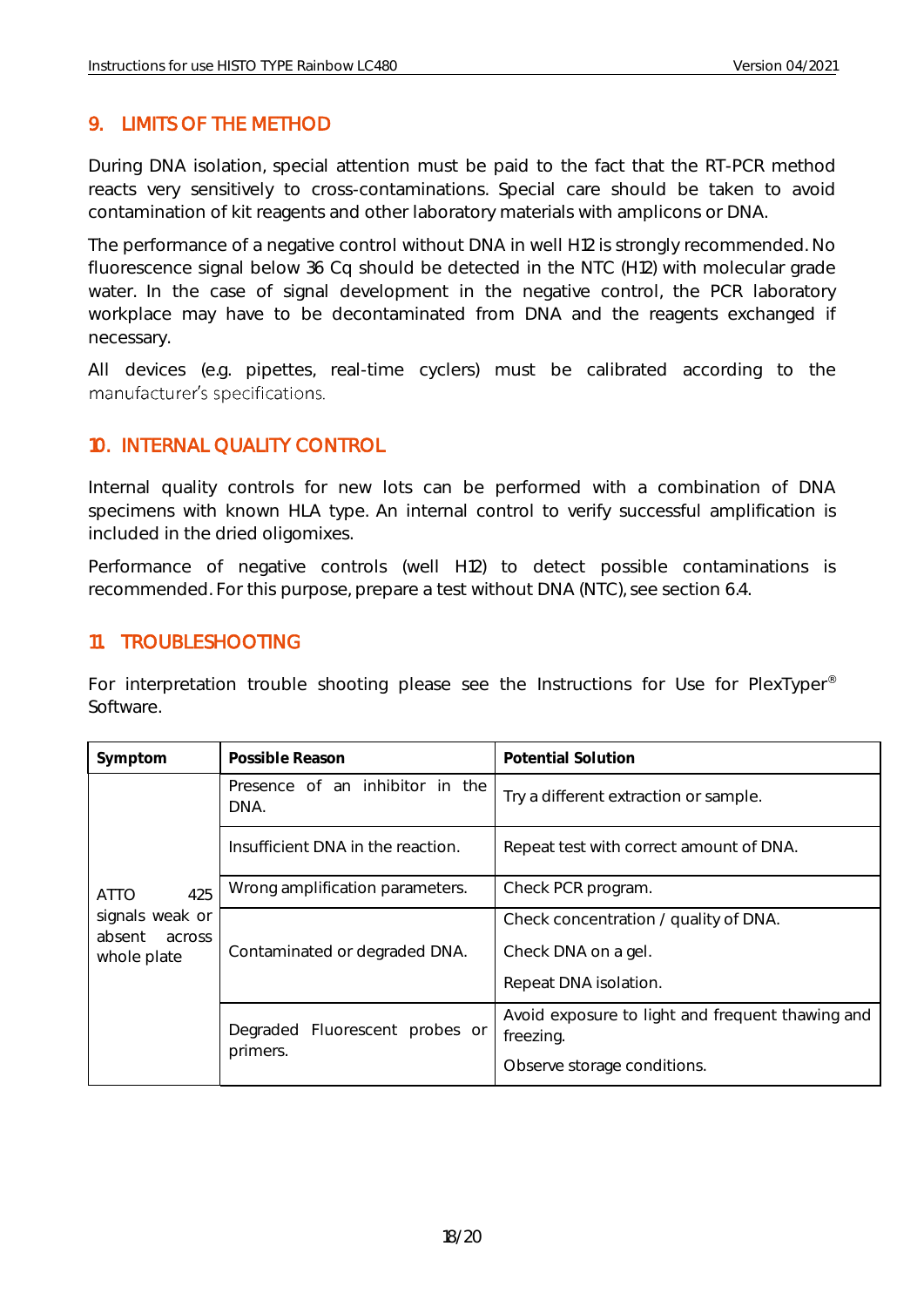| Symptom                             | Possible Reason                                  | Potential Solution                                                                                                                                                                                      |
|-------------------------------------|--------------------------------------------------|---------------------------------------------------------------------------------------------------------------------------------------------------------------------------------------------------------|
|                                     | Bubbles in the reaction / residual               | Careful pipetting.                                                                                                                                                                                      |
| Poor<br>no<br>n                     | liquid at the inner wall of the tube.            | Spin down PCR plate.                                                                                                                                                                                    |
| ATTO 425 signal<br>individual<br>in | User error.                                      | Ensure all wells receive the required volume of<br>reagents.                                                                                                                                            |
| wells                               | Evaporation of the reagents due to               | Make sure that the PCR tubes are closed properly.                                                                                                                                                       |
|                                     | incorrect closing of the PCR tubes.              | Caution with adhesive foils in the edge area.                                                                                                                                                           |
|                                     | Contamination<br><b>DNA</b><br>with<br><b>or</b> | Repeat the test.                                                                                                                                                                                        |
| Signal<br>the<br>in                 | amplicon in the negative control.                | Decontaminate the workplace.                                                                                                                                                                            |
| Negative<br>Control                 | Amplification due to PCR artefact.               | Review after import into PlexTyper <sup>®</sup> , if the signal<br>may be below the thresholds or the data may in<br>OK (please note the PlexTyper <sup>®</sup><br>fact<br>be<br>Instructions for Use). |

## <span id="page-19-0"></span>12. TRADE NAMES USED

LightCycler® 480 II is a tradename of Roche Molecular Systems Inc.

TaqMan® is a tradename of Roche Molecular Systems Inc.

® Cal Fluor & Quasar Dyes are the registered trademark of LGC Biosearch Technologies

## <span id="page-19-1"></span>13. EXPLANATION OF THE SYMBOLS USED ON THE LABELS

|                   | Sufficient for n tests                           |
|-------------------|--------------------------------------------------|
| ł                 | Storage temperature / Upper limit of temperature |
| $\mathbf{r}$      | Consult to instruction for use                   |
| MA                | Manufacturer                                     |
|                   | Use by                                           |
| <b>CONT</b>       | Content, contains                                |
| eIFU              | Electronic instructions for use                  |
| <b>HLA TYPING</b> | Intended use: HLA typing                         |
| <b>IVD</b>        | For in vitro diagnostic use                      |
| LOT               | Batch code                                       |
| <b>PCRFO</b>      | PCR foil                                         |